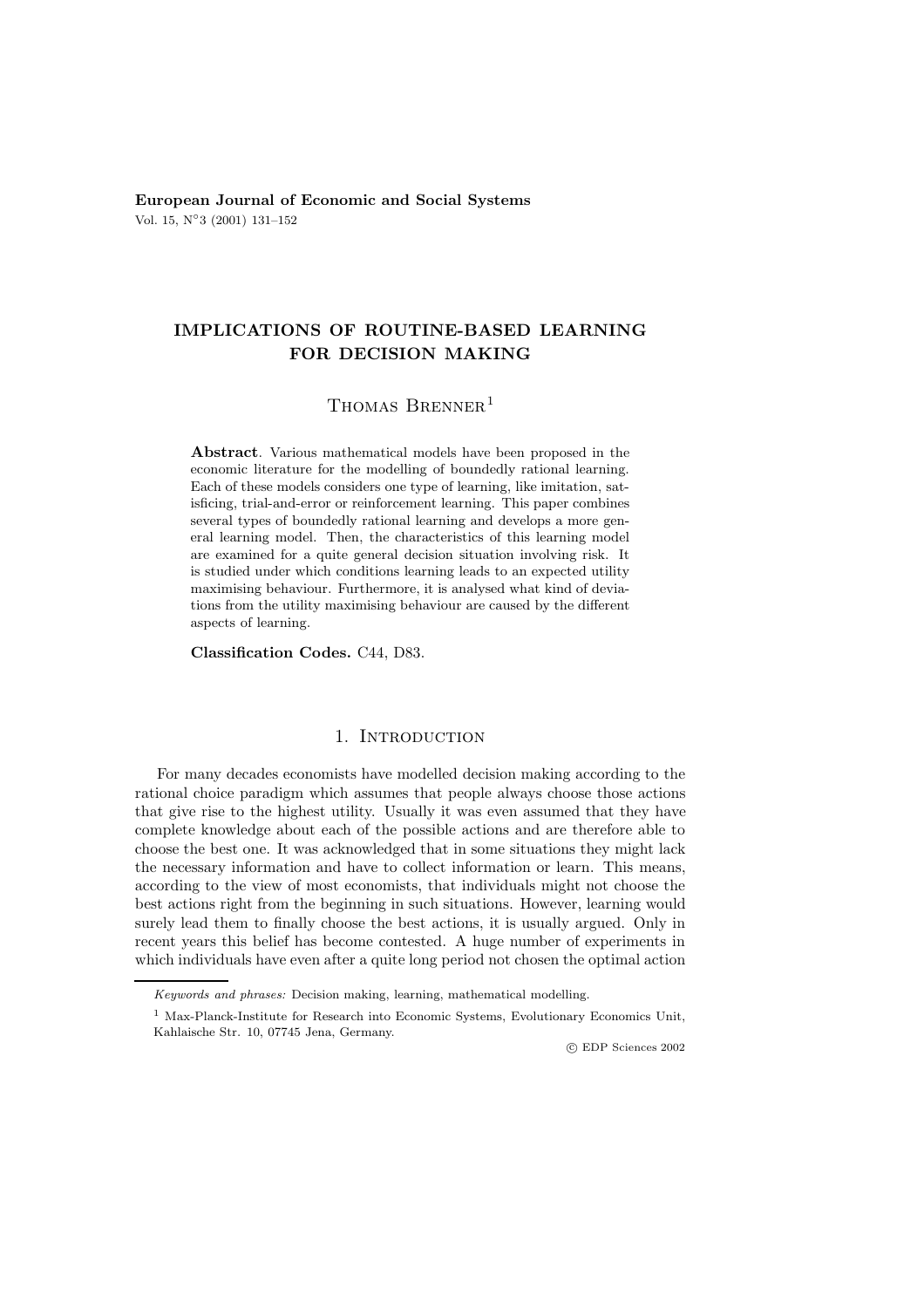has triggered a debate about the rationality of human behaviour. There are still different opinions about how these deviations from the expected behaviour have to be interpreted (see for example Harrison, 1994; Börgers, 1996; Slembeck, 1999; Weibull, 2000). However, there is strong evidence that people learn and behave in many situations according to simple rules (see for example the evidence collected on frugal rules in Gigerenzer and Goldstein, 1996 and the experimental evidence for boundedly rational rules in Slonim, 1999 and reinforcement learning in Roth and Erev, 1995 and Erev and Roth, 1998).

The theoretical literature reacted to this debate by an intensive study of the convergence processes of different learning models. Most of these studies, however, have been motivated by the desire to prove that learning processes lead to utility maximising behaviour. Already in the 50's, shortly after the concept of Nash equilibria had been established (*cf.* Nash, 1950), a learning process was proposed that leads to behaviour in correspondence with the Nash equilibrium in some games (see Brown, 1951). This learning process is called fictitious play. It was established to solve the problem that players might not know what their opponents will do when they play a game for the first time. To show that the Nash equilibrium is nevertheless a valuable concept, it was proved that learning, in the form of fictitious play, makes the behaviour of players converge to the Nash equilibrium. In the meantime many works have been conducted that examine whether certain learning processes converge to utility maximising behaviour or not (see Day, 1967 for satisficing; Marcet and Sargent, 1989 for least squares learning; Marimon, 1993 for adaptive learning; Börgers and Sarin, 1997 for reinforcement learning; Mailath, 1998 for a general discussion of evolutionary game theory, and Schlag, 1998 for imitation). Some of these approaches show that such learning processes indeed lead to utility maximising behaviour, while others identify the circumstances that are necessary for learning to cause utility maximising behaviour. It has been shown that utility maximising behaviour is not the general result of all learning processes in all situations.

The approach that is proposed here also aims to study whether learning leads to utility maximising behaviour. However, it takes two further steps that have not been taken in the literature or have been restricted to behaviour in games. First, it uses a learning model that combines many of the different aspects of learning that are usually studied separately. Second, it aims to make some statements about the structure of the differences between the behaviour that results from learning and utility maximisation. Furthermore, it does not analyse behaviour in a game, as most papers on learning nowadays do. It focuses on individual decision making in multi-arm bandit situations.

Although rarely mentioned in literature, each of the existing models includes in general only one aspect of learning and neglects other aspects (some models include two aspects or even three aspects, see, *e.g.*, Camerer and Ho, 1999 and Levine and Pesendorfer, 2000). Furthermore, different learning processes occur in different situations. Thus, only a study of the implications of all kinds of learning processes will offer a complete answer to the question of whether learning leads to utility maximising behaviour. The list of learning processes that are frequently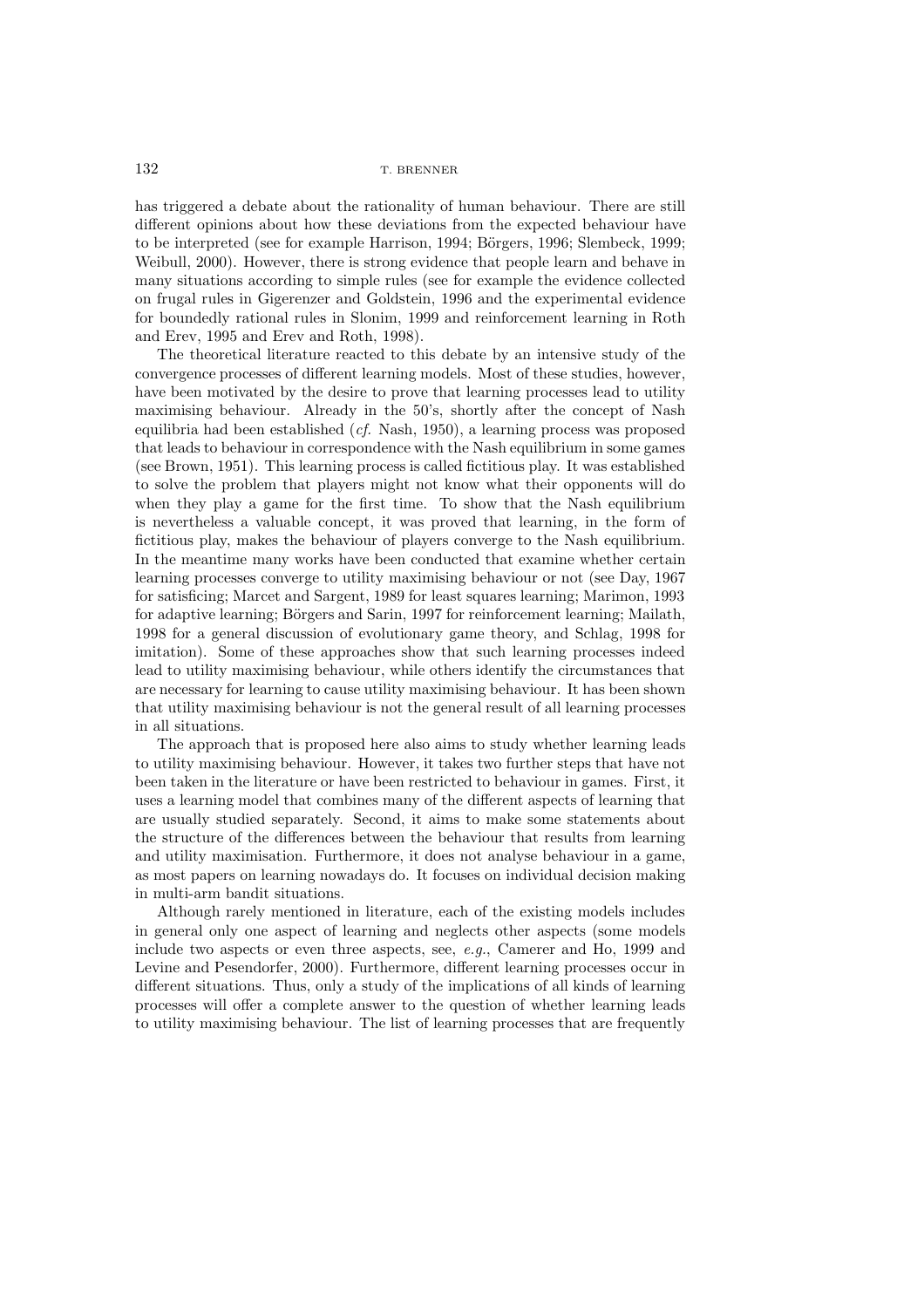used in economics is long (see Brenner, 1999, Chapt. 3 for a detailed list of learning models). However, learning models can be classified into three categories according to the situations in which they occur and according to their structure (see Brenner, 1999, Chapt. 2 and 3 for a detailed discussion): 1) Non-cognitive learning: The main process of non-cognitive learning is called reinforcement learning and was first investigated by I. P. Pawlov (see Pawlov, 1953 for a description on all major initial finding on this learning process). Reinforcement learning is an innate process that leads to a more frequent occurrence of behaviours with positive consequences and to a less frequent occurrence of behaviours with negative consequences. Learning is dominated by this process whenever people are not aware of their own learning. However, it has recently been proved to describe learning processes quite well under other circumstances (see Roth and Erev, 1995 and Erev and Roth, 1998). Two types of models have been proposed for such learning processes: the Bush-Mosteller model (see Bush and Mosteller, 1955) and the model of melioration learning (see Herrnstein and Prelec, 1991). The implications of both models have been compared with the predictions of utility maximisations in the literature (see Börgers and Sarin, 1997 and Brenner and Witt, 1997). 2) Routine-based learning: This kind of learning is mainly used in situations in which the individuals are aware of the situation they face and have a fixed mental model with respect to the situation. A typical example is a situation in which the alternatives are known but not the utilities which they give rise to. However, other situations with a fixed structure and a clear aim, like the evolutionary process described by Nelson and Winter (1982) also belongs to this group of situations. In such situations the individuals rely on their own experience and the information from others. They usually behave according to certain routines in such situations. These routines determine how they collect information and use it. Most of the learning models in the literature, like fictitious play, satisficing, and imitation, belong to this type of learning. 3) Learning by cognitive association: If the situation is less clear or the behaviour of others is not well-known, people have to develop an understanding of the situation and the behaviour of others. They develop so-called mental models that help them to understand the situation and find the adequate behaviour. This type of learning is described in cognitive learning models in psychology. However, it is seldom used in economics and a commonly used mathematical formulation is missing.

This paper studies the second type of learning. While the first type has been analyse comprehensively in the literature (see Börgers and Sarin, 1997 and Brenner and Witt, 1997) and the third type seems to be too complex to study it in a general way, the second type has been analysed to some extent in the literature. The second type of learning comprises many different aspects. Some of them have been studied separately. Here a more general approach is taken, that includes many, if not all of these aspects. The considered aspects are the occasional trial of new behaviours, satisficing, imitation, and the information gathering using own experiences and communication with others. Such a model has been first used in Brenner (1997) and has been further developed in Brenner (1999). It is used here because it combines many of the aspects that are used in learning models in the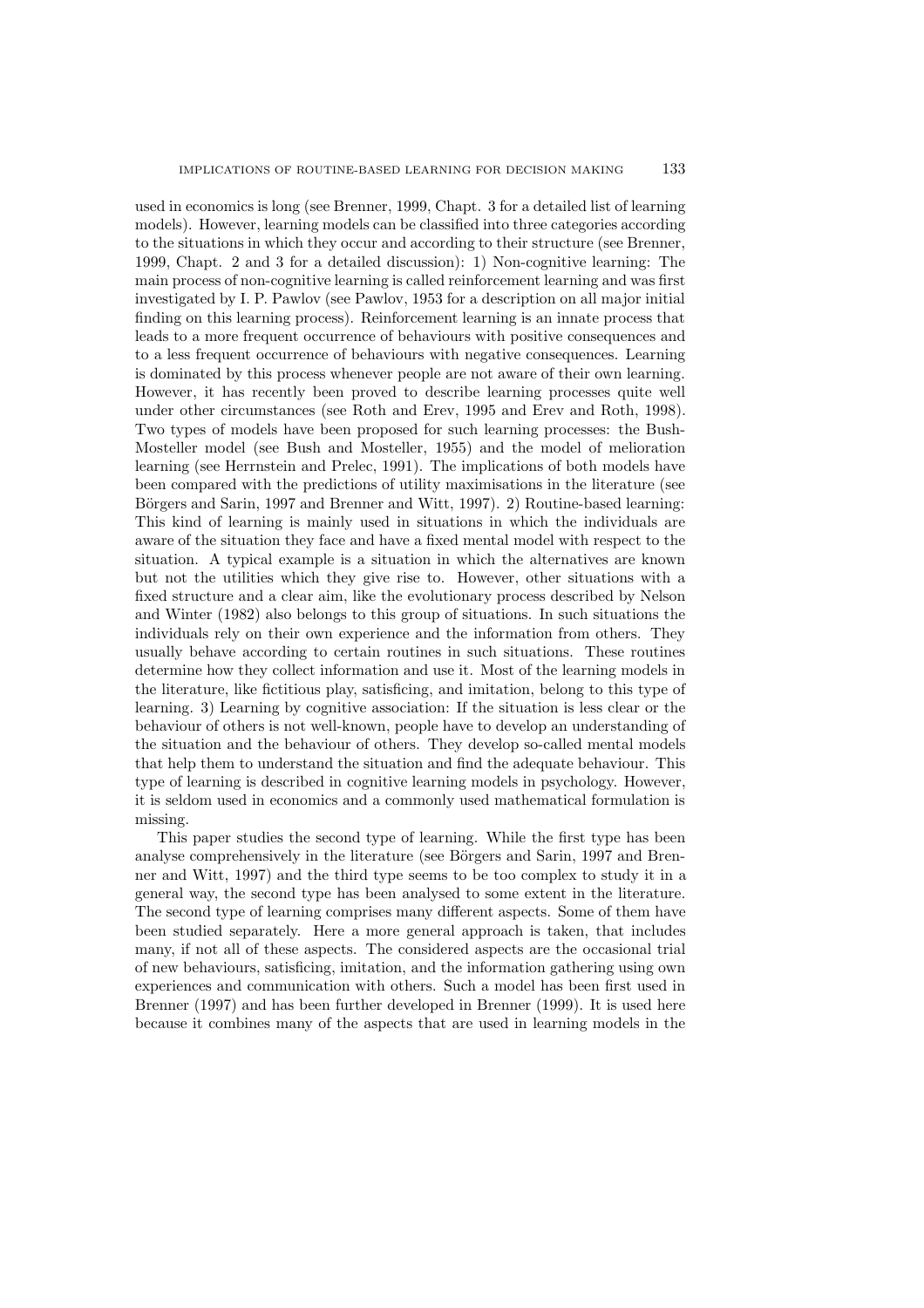literature and allows to study their implications for decision making simultaneously.

The paper proceeds as follows. The basic concept of the learning model and the specific situation for which its implications are studied are discussed in the next section. In Section 3 the model is described in detail. This model is analysed mathematically in Section 4. The results of this analysis are compared to the predictions of traditional decision theory in Section 5. Section 6 concludes.

### 2. Basic concept and situation

Individual learning processes are studied here. It is assumed that N individuals exist (each labeled by a natural number i with  $i \in \{1, 2, ..., N\}$ ). However, these individuals do not interact such that the action of one individual influences the utility obtained by another individual. The only way in which the individuals interact is communication and imitation.

The learning model that is used here is designed to include most aspects that seem relevant for routine-based learning. Let me restate that routine-based learning occurs whenever individuals have a fixed mental model of the situation they face but lack sufficient knowledge about the usefulness of different actions. A fixed mental model means that they have a clear notion of the possible actions they might take and of how their actions interact in principle with the surrounding and/or the actions of other people. This notion might be correct or not. In this approach it is just assumed that the mental model does not change during the learning process that is considered here. If this assumption is not given learning would not follow a fixed routine, but would involve changes of mental models and therefore changes of routines. This implies two conditions for routine-based learning: The individual has to face repeatedly exactly the same situation and all possible actions have to be known to the individual.

Many of the learning models in the literature describe routines that might be applied in such a situation. Here a model is proposed that is a combination of many of these routines. Namely, four aspects are included in the model that is used here: the occasional trial of alternative actions (often called exploration or innovation in the literature), satisficing, the collection of information about the average outcomes of actions, and imitation. Each of these aspects has been modelled separately and some have been modelled in combination in the literature.

In many learning models in the literature stochastic elements are included. The authors usually interpret these stochastic elements as the results of errors or innovations. They assume either that unintended changes in behaviour occur from time to time (see *e.g.* Binmore and Samuelson, 1994; Samuelson, 1994; Wu and Axelrod, 1995) or that individuals explore alternative actions randomly from time to time (see *e.g.* Young, 1993 and Levine and Pesendorfer, 2000). One might also argue that novelty constitutes a basic desire of human beings as it is argued in psychology (*cf.* Scitovsky, 1992) and that therefore people change their behaviour due to the satisfaction that such a change offers. It might be argued that changes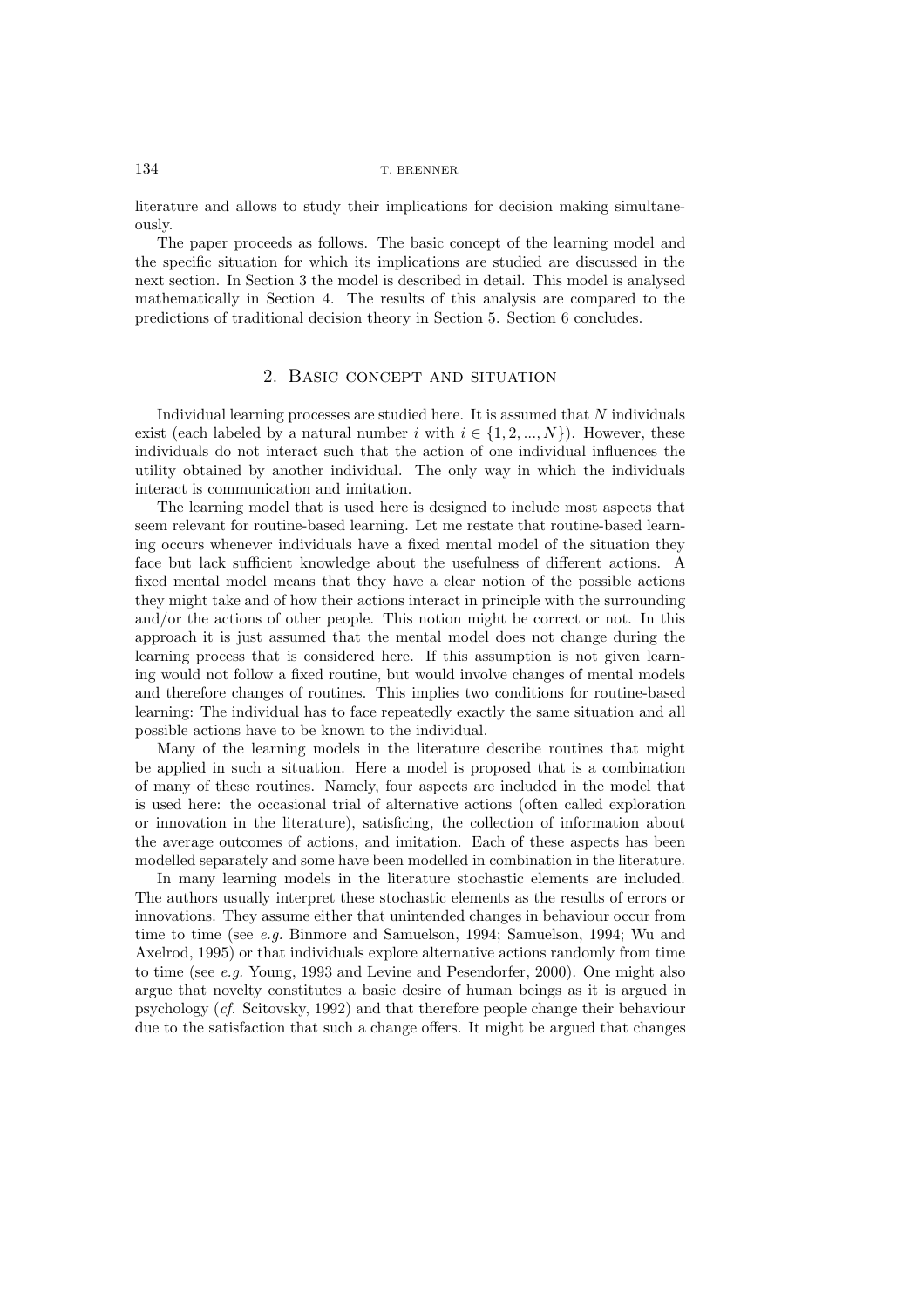caused by the desire for the new are directed (see Witt, 1987 for a discussion). The model that is used here follows the latter interpretation. This means that, although the action of changing is stochastic, the choice of the new action depends on former experience and information from others. Errors are included in the model anyway due to its stochastic formulation.

The concept of satisficing is based on the psychological finding that individuals are tempted to change their behaviour as long as they are not satisfied by the outcome of their actions (a detailed description can be found in Simon 1987). This concept has been used in several learning models (see *e.g.* Day, 1967; Witt, 1986; Binmore and Samuelson, 1994; Börger and Sarin, 1996; Dawid, 1997 and Posch, 1999). Working with the concept of satisficing implies that an aspiration level has to be defined. It has been shown in experiments that the aspiration level adapts to the outcomes that have been experienced in the past (see *e.g.* Festinger, 1942). Nevertheless, for simplicity of the model and analogous to most learning models in the literature that include the concept of satisficing, it is assumed here that the aspiration level remains constant. The analysis of this paper concentrates on the behaviour that learning converges to. After such a convergence the aspiration level can be assumed to have converged to a fairly stable value as well so that the assumption of a constant aspiration level has no significant impact on the results.

Imitation has been intensively studied from a psychological perspective in the 60's, 70's and 80's (the major results and concepts can be found in Bandura, 1979 and Latané, 1981). Quite a number of learning models that are used in economics are based on this mechanism (see *e.g.* Sinclair, 1990; Kandori, Mailath and Rob, 1993; Witt, 1996; Schlag, 1998 and Levine and Pesendorfer, 2000). The mechanism is the same in all these models except the one by Levine and Pesendorfer: the better the results of a decision maker are the more probable her/his action will be imitated. This way of modelling does neither exactly correspond to the concept of observational learning (see Bandura, 1979) nor to the concept of social impact (see Latané, 1981). The model that is used here will be more precise in this respect.

Most learning models in the economic literature are based on the aspect that individuals collect information about the outcomes of different actions, build expectations and take the action that leads to highest expected utility (see *e.g.* Brown, 1951; Ellison, 1993; Young, 1993; Samuelson, 1994; Crawford, 1995; Sarin and Vahid, 1999 and Sarin, 2000). This aspect is also included in the model that is proposed here (in a way that is similar to the approach of Sarin and Vahid, 1999), although the individuals are not assumed to choose always the action that leads to the highest expected utility.

The structure of the model that is used here is depicted in Figure 1. It is assumed that an individual faces repeatedly the same situation. The action that is taken by the individual leads only to one piece of new information each time: the utility which the action has given rise to. Furthermore, the individual communicates with others and receives information about their choice and the utility they obtained. The number of possible actions and the context of the situation remain constant, so that the individual can be assumed to have complete knowledge about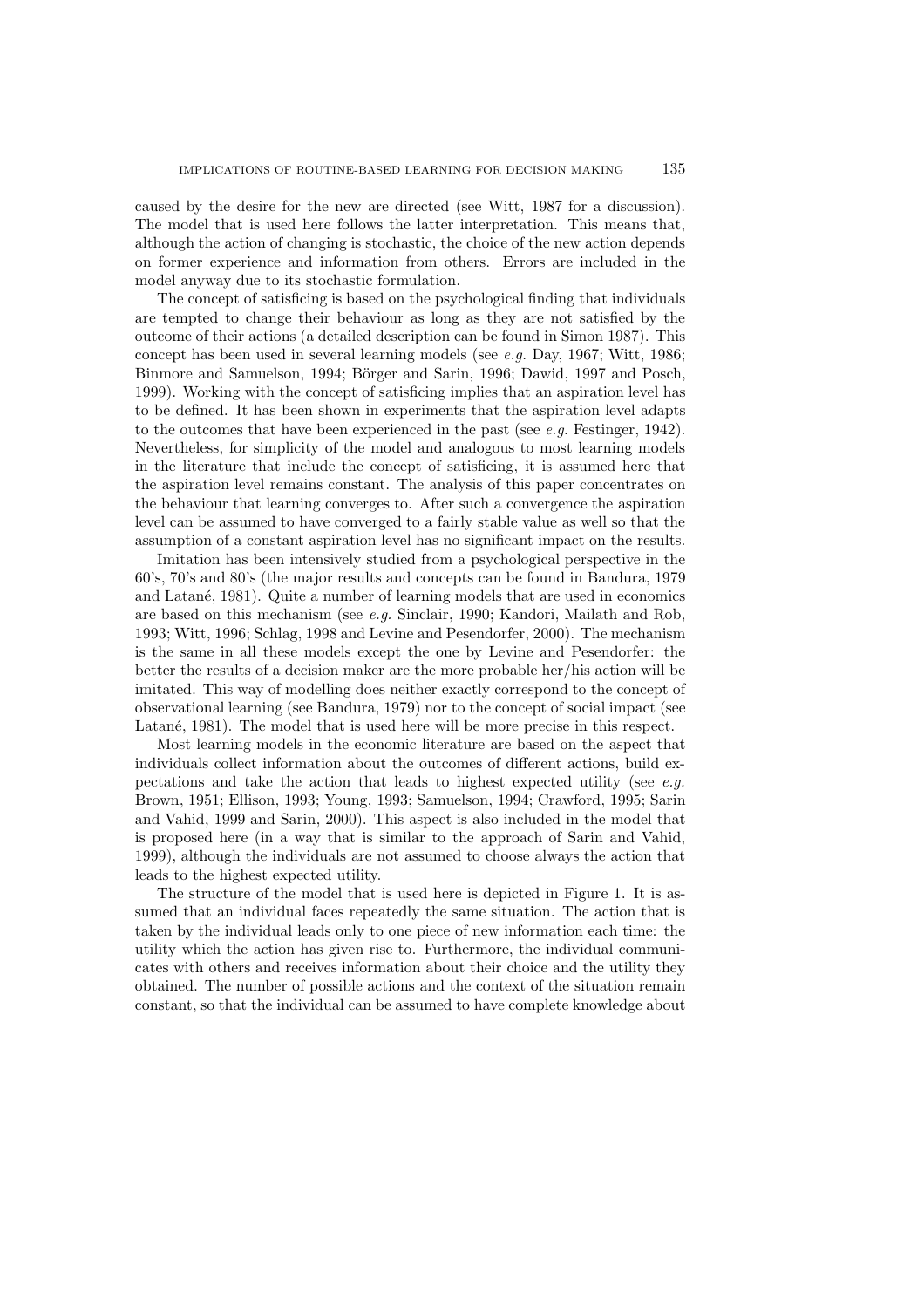

FIGURE 1. Structure of the learning model.

the situation, except the utility that each action gives rise to, and does not change the mental model about the situation.

The information about the utility that has been obtained after the previous action is used in two ways as depicted in Figure 1. First, a comparison of the utility obtained with the aspiration level determines the actual satisfaction of the individual. Second, the obtained utility and the information from others is added to the experience that has been already made in the past. The satisfaction influences the decision whether to take the same action again or to change behaviour. As long as the individual is satisfied with the utility obtained there is no reason to change behaviour. The lower the satisfaction, however, the more is the individual motivated to choose another action next time. Therefore, the degree of satisfaction leads to a respective degree of motivation. If the individual decides to change behaviour, there are two possibilities to do so: (s)he might try another action to explore the respective outcomes or (s)he might imitate another individual. The experience that has been collected in the past determines which action is explored next or who is imitated, respectively. Thus, neither exploration nor imitation is blind nor does it depend only on the utility that others obtain. The information that is gathered in the past is used to guide these processes, while the satisfaction determines whether the behaviour is changed at all. This learning processes is repeated.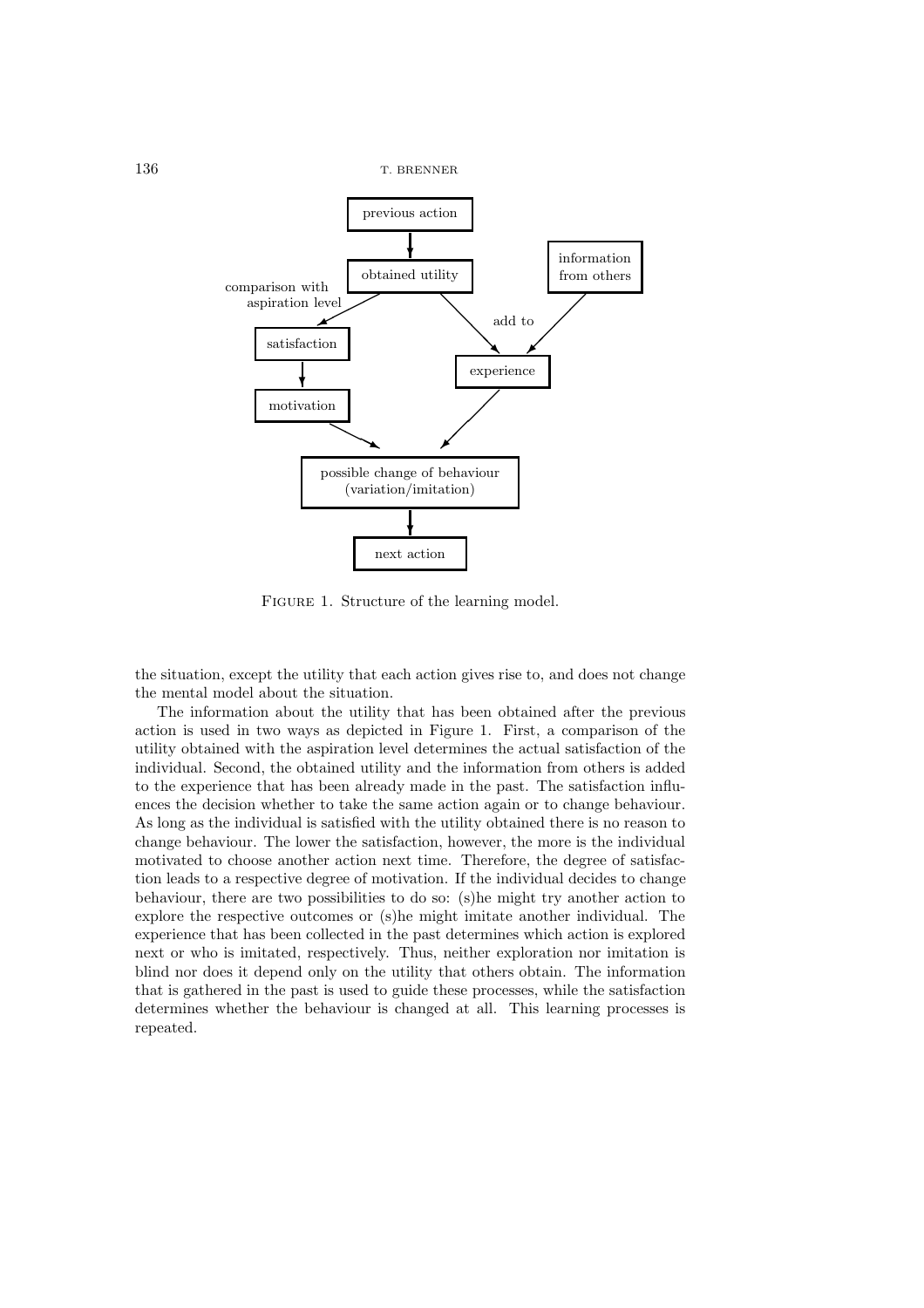Due to the requirements for routine-based learning to occur, the situation that is analysed here is restricted to a repeated situation with a fixed set of possible actions. It is assumed that there are A possible actions which are labeled by  $a = 1, ..., A$ . Each action results in a utility  $u(a, t)$  each time t (time is discrete:  $t \in \mathbb{N}$ ). The utility  $u(a, t)$  is defined such that is reflects the evaluation of the outcome of an action. It is not a von Neumann-Morgenstern utility since a transformation of the values changes the learning process.

The utility that each action a gives rise to is assumed not to be constant. It varies with time stochastically. Nevertheless, the probability of each possible value  $u(a, t)$  is constant so that the action itself stays the same. Consequently, a fixed probability distribution exists for the utility that can be derived from each of the actions. This probability distribution is denoted by  $Q(u|a)$  which means that  $Q(u|a)$  represents the probability that an individual choosing action a will receive a utility of u (one might think of a lottery and the individuals have to choose between different lotteries without knowing their characteristics). According to this probability distribution the actual utility is determined stochastically each time. The individuals are not aware of this probability distribution. They are aware of the existence of the alternative actions and each time they have chosen one of them they recognise the utility this alternative has given rise to.

## 3. Learning model

In this section a brief outline of the mathematical formulation of the learning model is given. More details about the reasons for certain aspects of the model can be found in Brenner (1999, Chapt. 3).

Each time t each individual i has to take one action  $a_i(t)$ . The utility  $u_i(a_i(t), t)$ derived from this action is determined stochastically according to the probability distribution  $Q(u|a)$ .  $u_i(a_i(t), t)$  is the only information that individuals receives about the outcome of their choice.

When individuals first face the repeated situation they have no information about the alternative actions but step by step they gain experience. There is also the possibility for the individuals to exchange information. The collected information about an action is called experience here. The experience of individual i about action a is denoted by  $\eta_i(a, t)$  at time t.

 $\eta_i(a, t)$  represents the utility that the individual remembers as the average utility that action a gives rise to. It adapts towards each new information without neglecting former experiences. Therefore, the new value of  $\eta_i(a, t+1)$  is defined as the weighted average of the old value  $\eta_i(a, t)$  and the new experience  $u_i(a_i(t), t)$ . The weight of the new experience is defined for each individual i by  $\kappa_{ii}$  ( $0 < \kappa_{ii} < 1$ ). In addition, people are able to exchange their experiences. This information exchange might be different for different pairs of individuals. Therefore, a parameter  $\frac{\kappa_{ij}}{\kappa_{ij}}$  is defined which denotes the amount of information that individual j transfers to individual  $i$  (this exchange of information, if it is due to observation, corresponds to the concept of observational learning; see Bandura, 1979). If experience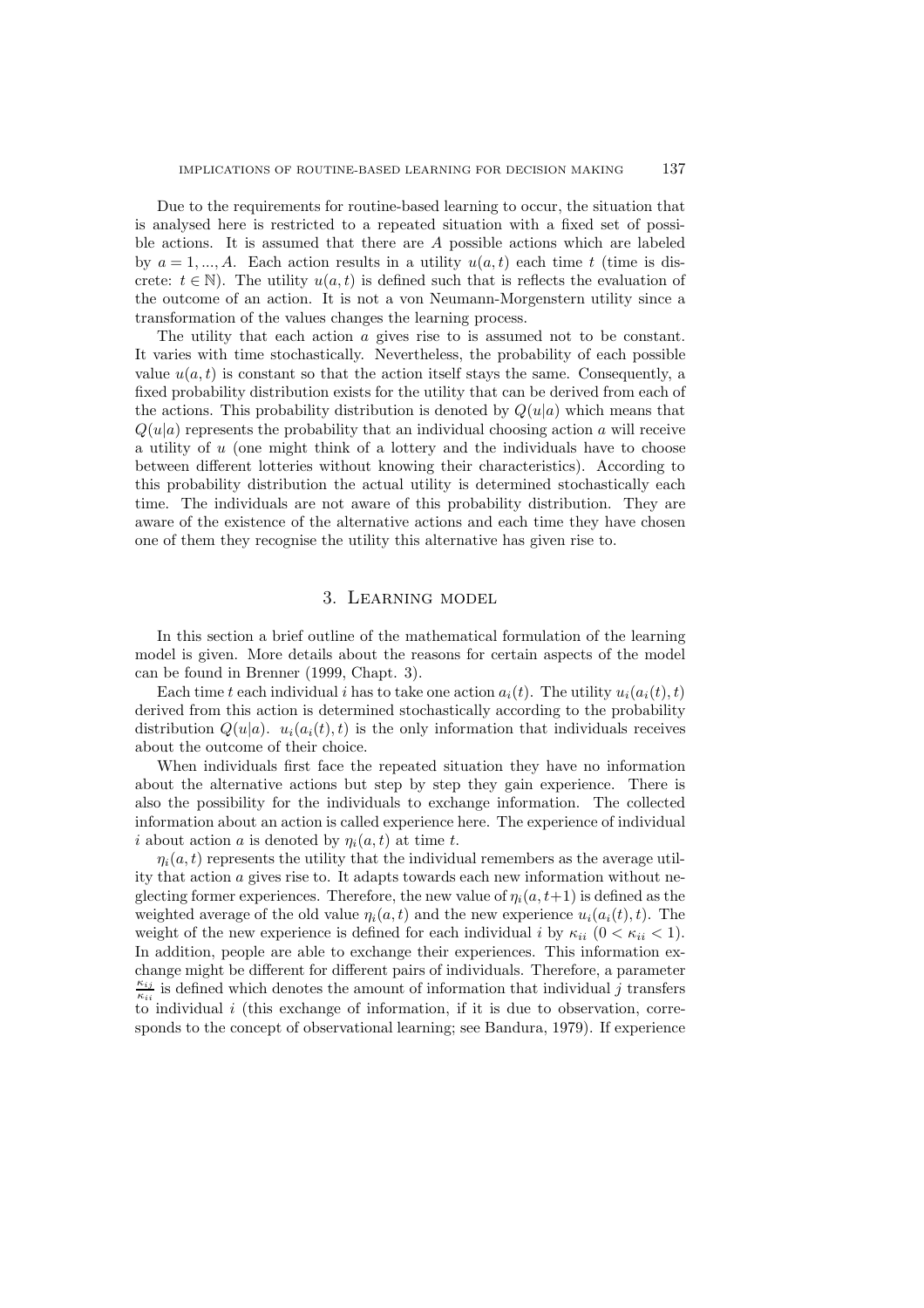is fully communicated, the fraction  $\frac{\kappa_{ij}}{\kappa_{ii}}$  equals one. In general  $\kappa_{ij} \leq \kappa_{ii}$  holds and the *κ*s have to be restricted such that  $\sum_{j=1}^{I} \kappa_{ij} \leq 1$ . The dynamics of  $\eta_i(a, t)$  are given by given by

$$
\eta_i(a, t+1) = \left(1 - \sum_{j=1}^I \delta(a = a_j(t))\kappa_{ij}\right) \cdot \eta_i(a, t) + \sum_{j=1}^I \delta(a = a_j(t)) \cdot \kappa_{ij} \cdot u_j(a_j(t), t)
$$
\n(3.1)

with

$$
\delta(a = a_j(t)) = \begin{cases} 1 \text{ for } a = a_j(t) \\ 0 \text{ for } a \neq a_j(t) \end{cases} .
$$
 (3.2)

The function  $\delta(a = a_i(t))$  has to be used because only for those actions that are chosen, new information is obtained.

Besides the collection of experience, the utility that is obtained also determines the satisfaction of an individual. It is compared to the individual's aspiration level  $z_i$ . Utilities that are above the aspiration level satisfy the individual while utilities below the aspiration level disappoint them. In the approach that is used here the aspiration level is assumed to be constant in time.

Individuals are assumed to compare the previous outcome with their aspiration level. A variable  $s_i(t)$ , named satisfaction, is defined to consider this fact. This satisfaction is defined by

$$
s_i(t) = u_i(a_i(t), t) - z_i.
$$
 (3.3)

As long as the satisfaction  $s_i(t)$  is greater than zero, individuals feel no need to change behaviour. If  $s_i(t)$  falls below zero, instead, individual i is not satisfied and has the desire to change something to obtain higher utilities. However, as it is argued above, even if individuals are satisfied with their current situation, there is a certain probability that they change behaviour. Therefore, the probability for a change of behaviour is given by the sum of a certain constant value  $m_0$  and a value that depends on the actual satisfaction. This probability or desire to change behaviour is called motivation  $m_i(t)$  here and is defined by

$$
m_i(t) = \begin{cases} m_0 - s_i(t) & \text{for } s_i < 0 \\ m_0 & \text{for } s_i \ge 0 \end{cases} . \tag{3.4}
$$

Once an individual has decided to change behaviour, there are two ways in which such a change can be conducted. First, the individual might explore an alternative action that has not been used so far or abandoned in the past. This kind of change is named variation here. Second, the individual might look for actions that are successfully applied by other individuals. This kind of change is named imitation here. Whether an individual rather uses variation or imitation is a personal characteristic and depends on the situation. In this approach two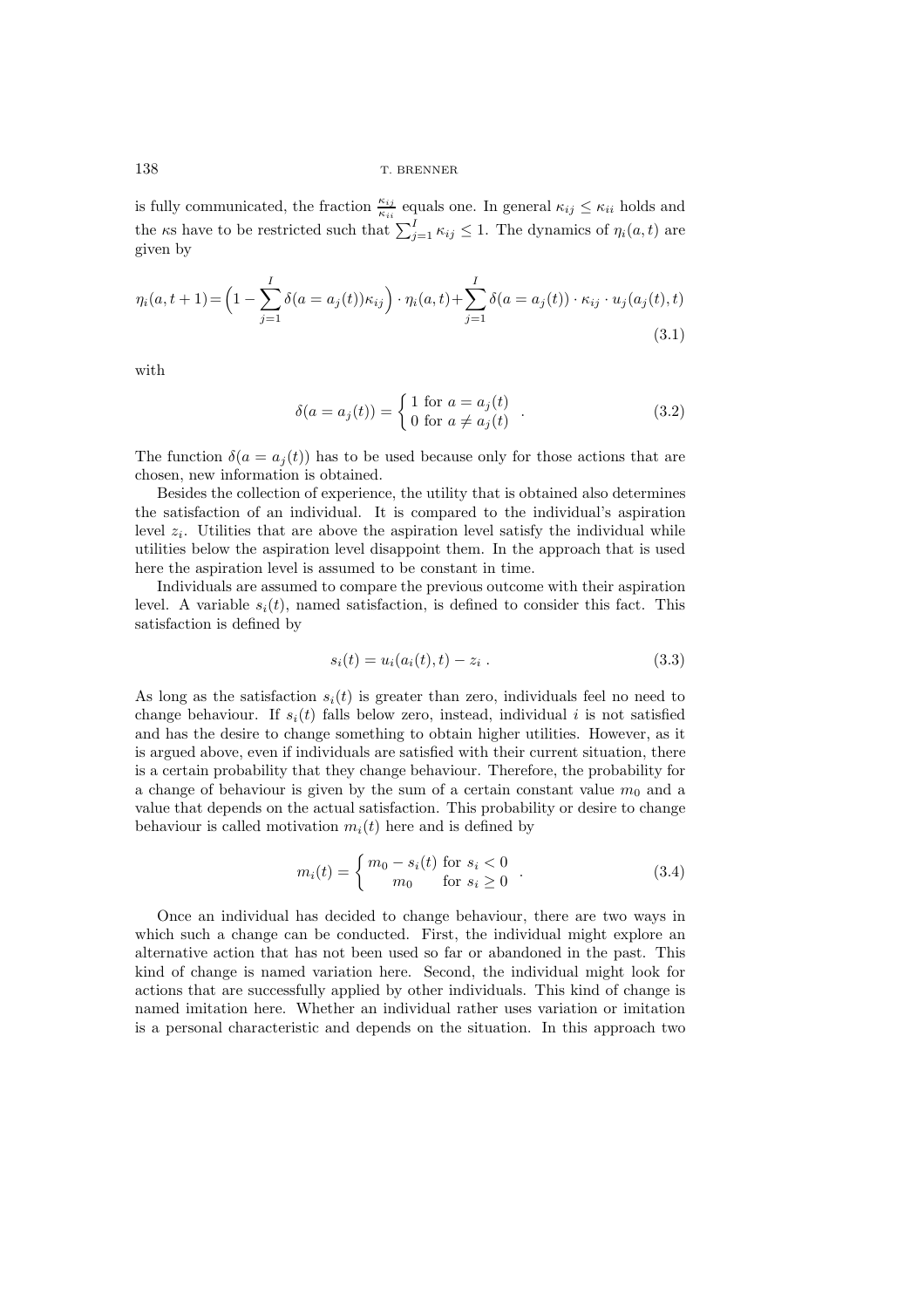parameters  $\nu_V$  and  $\nu_I$  are used to represent the respective probabilities. They have to be defined such that the probabilities given in  $(3.5)$  and  $(3.6)$  are always smaller than one.

Therefore, whether an individual changes behaviour according to the process of variation depends on her/his motivation  $m_i(t)$  and the parameter  $\nu_V$ . Furthermore, variation is assumed to be directed. The experience  $\eta_i(a, t)$  that has been collected in the past is used to determine which action is chosen. The higher the value of  $\eta_i(a, t)$  the more likely action a is chosen. The probability  $p_V(i, \tilde{a}, t)$ for individual  $i$  to change at time  $t$  from the previous choice to action  $\tilde{a}$  due to variation is assumed to be

$$
p_V(i, \tilde{a}, t) = \nu_V \cdot m_i(t) \cdot \exp\left[\zeta \eta_i(\tilde{a}, t)\right]. \tag{3.5}
$$

 $\zeta$  is a parameter that determines the influence of the experience on the choice.

Whether an individual changes behaviour according to the process of imitation depends also on her/his motivation  $m_i(t)$  and on the parameter  $\nu_I$ . Furthermore, only actions are imitated that are observed to lead to a utility higher than the own aspiration level (see Brenner, 1999 for a discussion about what can be observed and different ways of modelling the imitation process). The higher the observed utility is, the more likely the respective action is imitated. Finally, the own experience again plays a role. The probability  $p_I(i, j, t)$  for individual i to imitate individual j at time  $t$  is given by

$$
p_I(i,j,t) = \frac{\nu_I}{N} \cdot m_i(t) \cdot \exp\left[\zeta \cdot \eta_i(a_j(t),t)\right] \cdot \Theta(u_j(a_j(t),t)) \tag{3.6}
$$

where

$$
\Theta(x) = \begin{cases} 0 & \text{for } x \le z_i \\ x - z_i & \text{for } x > z_i. \end{cases} \tag{3.7}
$$

This definition of imitation includes the aspects of observational learning, since the utility that is obtained by the other individuals influences its probability, and the aspects of social impact, since the imitation of a certain behaviour becomes more likely the more other individuals show this behaviour.

### 4. Mathematical analysis

For each individual the process that is set up above is a stochastic process with a fixed number of possible actions. The processes of variation and imitation determine the probabilities for switches between these actions. Therefore, the learning process constitutes a Markov chain. To analyse such a system a probability distribution for all possible states is defined for each time. This probability distribution is denoted by  $P_i(a, t)$  where  $P_i(a, t)$  denotes the probability of individual i to chose action a at time t.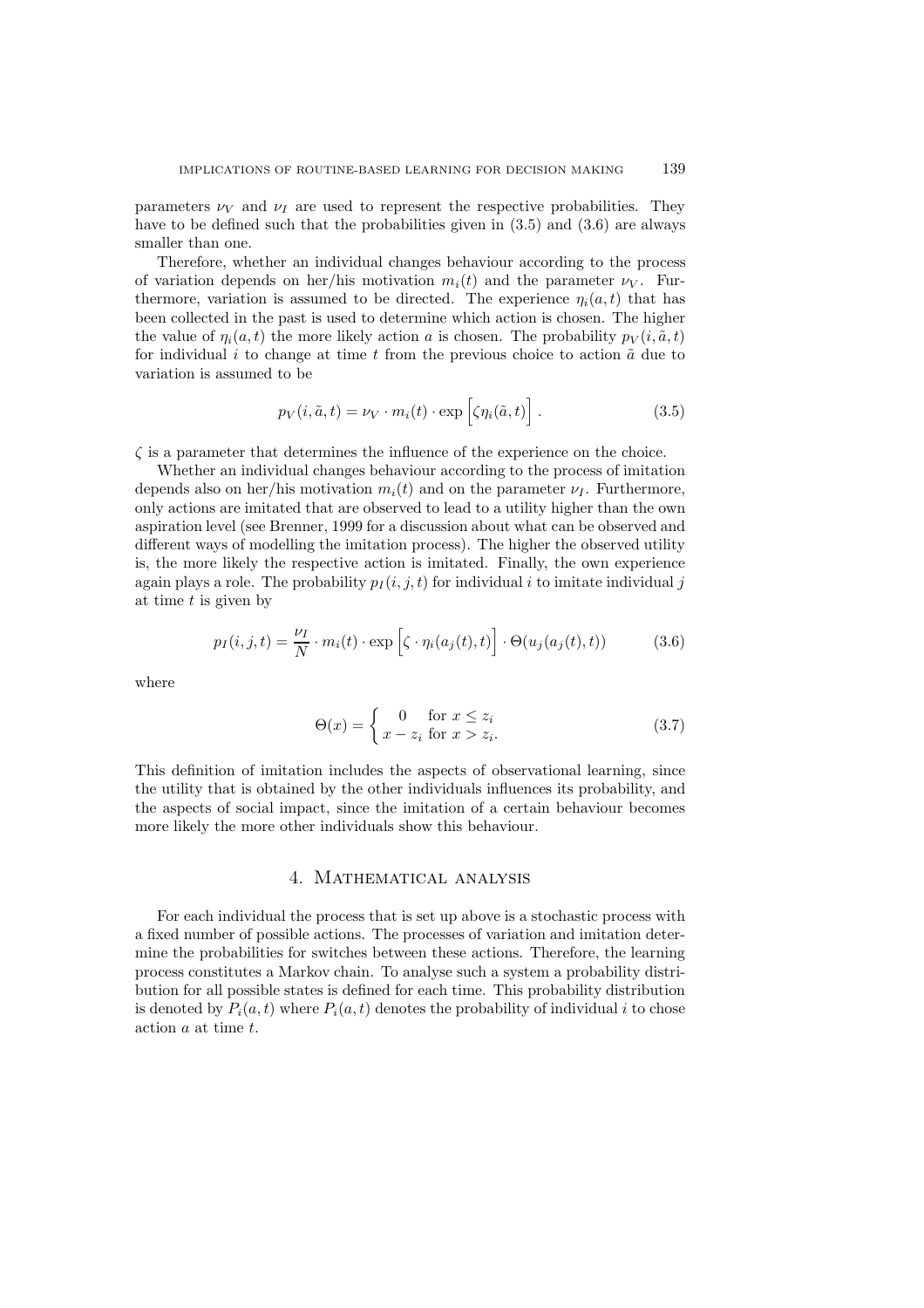The use of the probabilities  $P_i(a, t)$  does not mean that the individuals choose their actions randomly, like it is for example assumed for reinforcement learning (see Bush and Mosteller, 1955 for a detailed discussion). At each point in time every individual chooses a clearly determined action. However, the changes in behaviour are random. Therefore, predictions of behaviour can only be made in the form of probabilities.  $P_i(a, t)$  means that the model predicts that individual i uses action a at time t with probability  $P_i(a, t)$ . The formulation of such predictions is necessary to deduce statements about the behaviour of individuals in the long run, given that they learn according to the learning model that is used.

Therefore, the mathematical aim of this approach is to deduce statements about the dynamics of the probability distribution  $P_i(a, t)$ . To this end, the dynamics of the probability distribution have to be combined with the probabilities for the changes of behaviour that have been defined above. Let us denote the probability that individual i changes from action a to action  $\tilde{a}$  at time t by  $r_i(a \rightarrow \tilde{a}, t)$ . Then, the dynamics of the probability distribution  $P_i(a, t)$  are given by

$$
P_i(a, t+1) - P_i(a, t) = \sum_{\tilde{a}=1}^{A} r_i(\tilde{a} \to a, t) \cdot P_i(\tilde{a}, t) - \sum_{\tilde{a}=1}^{A} r_i(a \to \tilde{a}, t) \cdot P_i(a, t)
$$
\n(4.1)

To apply this equation, the transition probabilities  $r_i(a \rightarrow \tilde{a}, t)$  have to be deduced from the learning model.

In the above learning model two kinds of behaviour changes appear: variation and imitation. For variations the probabilities for switches between actions are directly given by equation (3.5). In the case of imitations the probabilities that are given by equation (3.6) have to be summed up for all other individuals who have chosen the respective action. Thus, the transition probabilities are given by

$$
r_i(a \to \tilde{a}, t) = p_V(i, \tilde{a}, t) + \sum_{j=1}^{I} \delta(a_j(t) = \tilde{a}) \cdot p_I(i, j, t) . \tag{4.2}
$$

Inserting equations (3.5) and (3.6) in this equation results in

$$
r_i(a \to \tilde{a}, t) = m_i(t) \cdot \exp\left[\zeta \eta_i(\tilde{a}, t)\right]
$$

$$
\times \left[\nu_V + \frac{\nu_I}{N} \cdot \sum_{j=1}^N \left[\delta(a_j(t) = \tilde{a}) \cdot \Theta(u_j(a_j(t), t))\right]\right]. \quad (4.3)
$$

Equation (4.3) does not satisfy the requirements for a Markov chain and the respective solution methods. Markov chains require that the transition probabilities depend only on the actual state of the system. The probability distribution has to be defined for all possible states. Above the probability distribution is defined for all possible actions. This implies that the action which is chosen by individual  $i$  is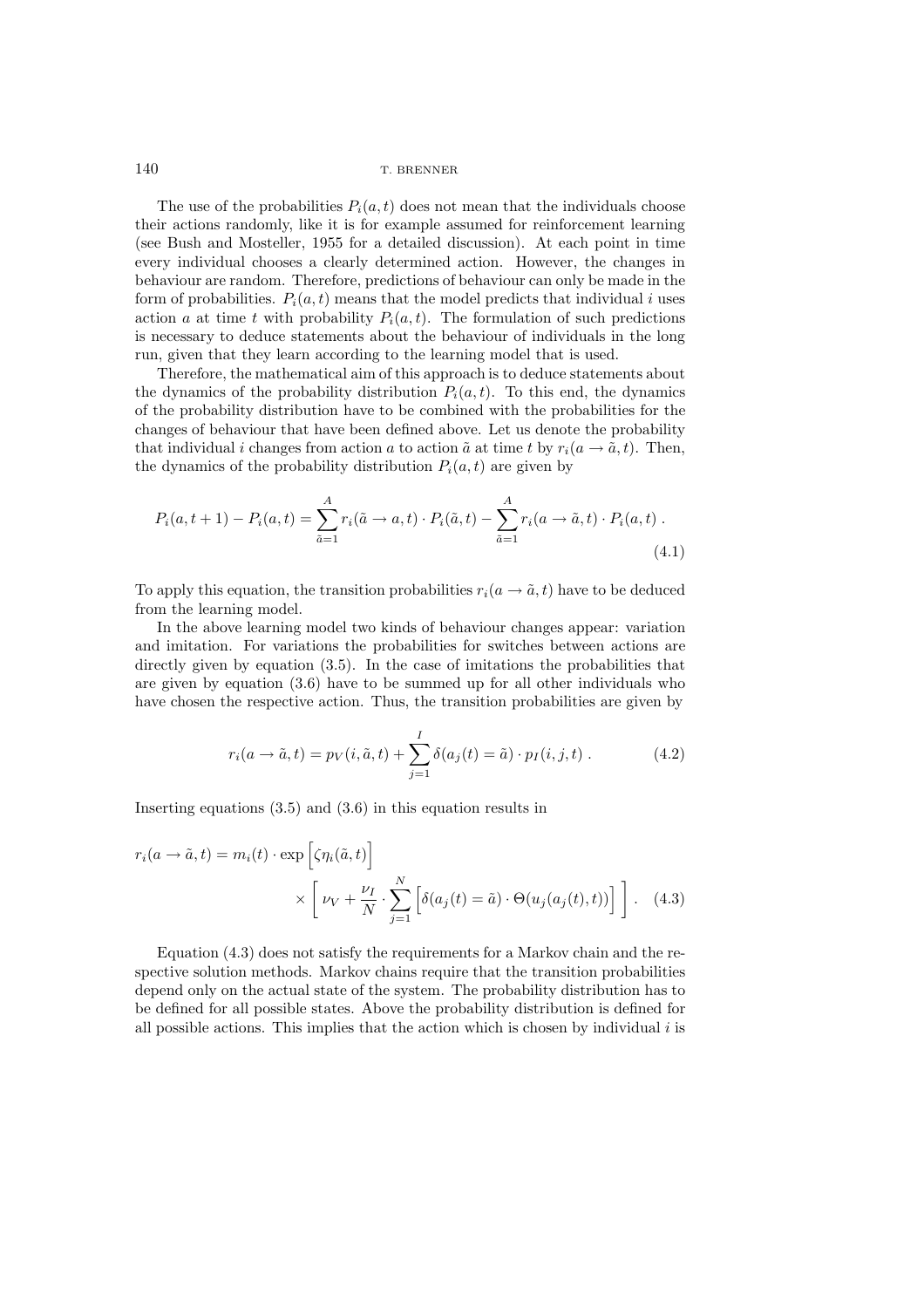assumed to be the only variable that describes the state of the individual. However, the transition probabilities also depend on the motivation and the experience of the individual and the utility obtained by all other individuals. Thus, although equation (4.1) has the mathematical form that is used for Markov chains, it does not describe such a process.

One of the problems is that the transition probabilities for individual i depend on the behaviour of the other individuals. Therefore, the behaviour of an individual cannot be analysed separately. A possibility to solve this problem, is to analyse the behaviour on the population level. Two assumptions are necessary to make such an analysis feasible without using simulations. First, a homogeneous population has to be assumed. This means that all parameters are identical for all individuals (the index  $i$  is omitted below). The behaviour, however, might be different for the individuals due to stochastic elements in the learning process. Second, the number of individuals has to be sufficiently high, so that assuming  $N \to \infty$  leads to an adequate approximation of the real situation.

These assumptions imply that the share  $x(a, t)$  of individuals in the population who choose action a at time t equals the probability  $P_i(a, t)$ . Thus, the dynamics on the population level are given in correspondence with equation (4.1) by

$$
x(a, t + 1) - x(a, t) = \sum_{\tilde{a}=1}^{A} r(\tilde{a} \to a, t) \cdot x(\tilde{a}, t) - \sum_{\tilde{a}=1}^{A} r(a \to \tilde{a}, t) \cdot x(a, t).
$$
 (4.4)

Equation (4.4) describes the dynamics of the population. As a consequence, the transition probabilities  $r(a \rightarrow \tilde{a}, t)$  have also to be defined on the population level, *i.e.*, dependent on the shares  $x(a, t)$ . Since the population is assumed to be infinitely large, this means that the average transition probability for an individual to switch from action  $\tilde{a}$  at time t has to be calculated. To this end, the probability for each state of an individual, including motivation and experience, that takes action  $a$  at time  $t$  and the possible actions and utilities of all other individuals has to be calculated. Then, the average transition probability is given as the sum of the individual transition probability  $r_i(a \rightarrow \tilde{a}, t)$  for each state of the individual multiplied by the respective probability.

The utilities that are obtained by other individuals are independent from the individuals action, motivation and experiences. Therefore, the term  $\frac{1}{N} \sum_{j=1}^{N} \left[ \delta(a_j(t)) \right]$ 

 $= \tilde{a} \cdot \Theta(u(a_j(t), t))$  can be analysed separately. Due to the assumption of an infinitesimally large population, an infinitesimally large number  $x(\tilde{a}, t) \cdot N$  of individuals choose action  $\tilde{a}$  at time t. Each of them obtains a different utility according to  $Q(u|\tilde{a})$ . Hence,

$$
\frac{1}{N} \sum_{j=1}^{N} \left[ \delta(a_j(t) = \tilde{a}) \cdot \Theta(u(a_j(t), t)) \right] = x(\tilde{a}, t) \cdot \int_{z}^{\infty} Q(u|\tilde{a}) \cdot u \, \mathrm{d}u \,. \tag{4.5}
$$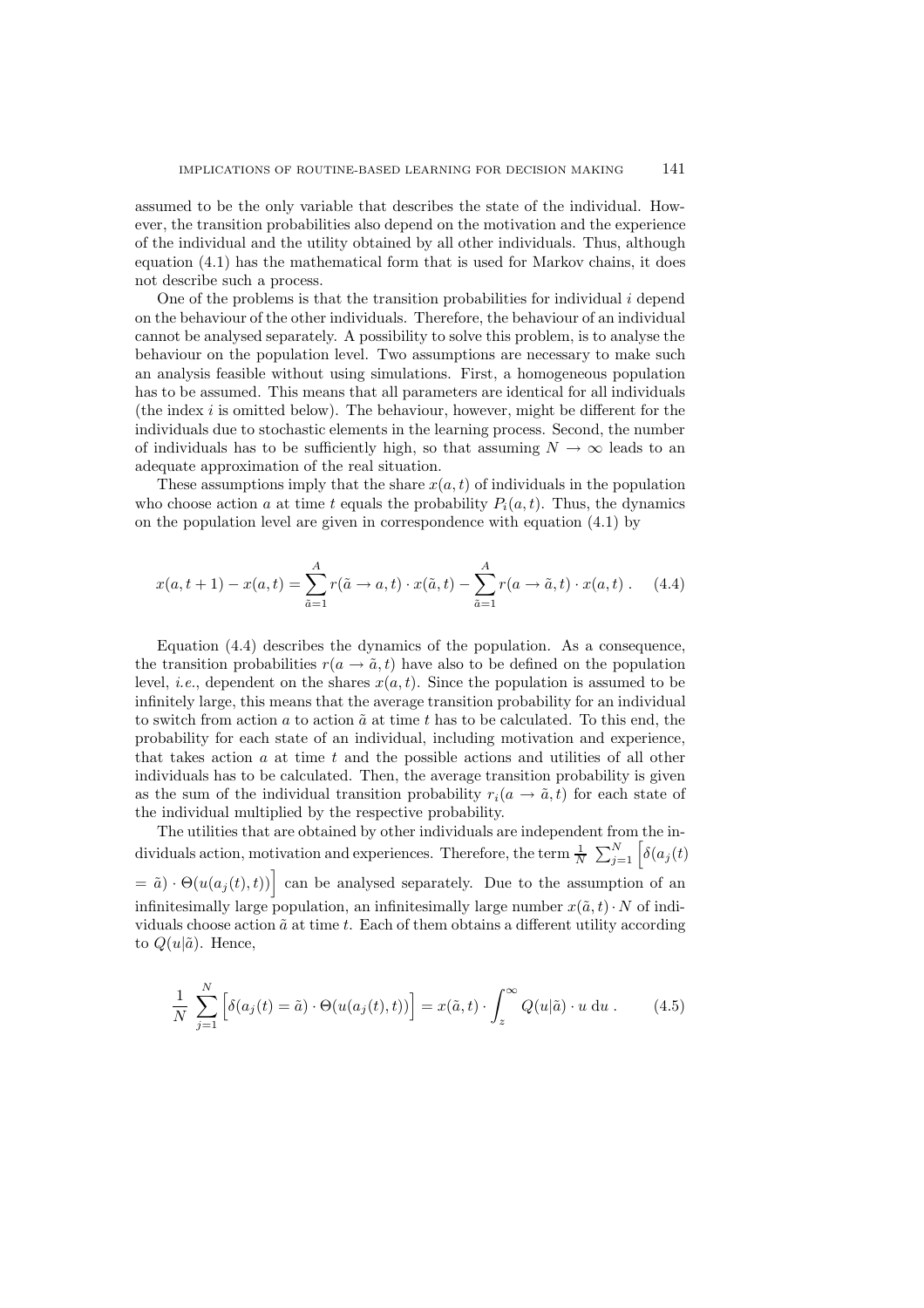Below the shortening

 $\mathcal{L}$ 

$$
\theta_{\tilde{a}} = \int_{z}^{\infty} Q(u|\tilde{a}) \cdot u \, \mathrm{d}u \tag{4.6}
$$

is used.

The experience  $\eta_i(\tilde{a}, t)$  is also independent of the action  $a_i(t)$  currently taken and the motivation  $m_i(t)$ . Therefore, it is sufficient to calculate the probability distribution for  $\eta_i(\tilde{a}, t)$  separately. Instead of the dynamic definition of  $\eta_i(\tilde{a}, t)$ that is given in equation (3.1),  $\eta_i(\tilde{a}, t)$  can also be written in the form of an exponentially weighted sum:

$$
\eta_i(\tilde{a}, t) = \sum_{\tau=0}^t \left[ \left( \delta(a_i(\tau) = \tilde{a}) \cdot \kappa_{ii} \cdot u_i(\tilde{a}, \tau) + \sum_{\substack{j=0 \ j \neq i}}^{N} \kappa_{ij} \cdot \delta(a_j(\tau) = \tilde{a}) \cdot u_j(\tilde{a}, \tau) \right) \cdot \prod_{\tilde{t} = \tau}^t \left( 1 - \delta(a_i(\tilde{t}) = \tilde{a}) \cdot \kappa_{ii} - \sum_{\substack{j=0 \ j \neq i}}^{N} \kappa_{ij} \cdot \delta(a_j(\tilde{t}) = \tilde{a}) \right) \right].
$$
\n(4.7)

Above the assumptions have been introduced that all individuals are identical (implying that  $\kappa_{ij}$  is the same for all pairs of individuals), and that there is an infinitesimally large number of individuals. This implies that equation (4.7) results in

$$
\eta_i(\tilde{a}, t) = \sum_{\tau=0}^t \left[ \left( \delta(a_i(\tau) = \tilde{a}) \cdot \kappa_{ii} \cdot u_i(\tilde{a}, \tau) + \kappa_{ij} \cdot x(\tilde{a}, \tau) \cdot \bar{u}(\tilde{a}) \right) \right]
$$
\n
$$
\cdot \prod_{\tilde{t} = \tau}^t \left( 1 - \delta(a_i(\tilde{t}) = \tilde{a}) \cdot \kappa_{ii} - \kappa_{ij} \cdot x(\tilde{a}, \tilde{t}) \right) \right]
$$
\n(4.8)

where  $\bar{u}(\tilde{a})$  denotes the average utility that action  $\tilde{a}$  gives rise to, defined by

$$
\bar{u}(a) = \int_{-\infty}^{\infty} u \cdot Q(u|a) \mathrm{d}u . \tag{4.9}
$$

According to equation (4.8)  $\eta_i(\tilde{a}, t)$  is a weighted sum of the stochastic values of  $u_i(\tilde{a}, \tau)$  and the value of  $\bar{u}(\tilde{a})$ . If individual i has not chosen action  $\tilde{a}$  for a long time, the value of  $\eta_i(\tilde{a}, t)$  converges to  $\bar{u}(\tilde{a})$ , given that  $\kappa_{ij} > 0$ . If, instead, individual i has chosen action  $\tilde{a}$  quite often in the past,  $\eta_i(\tilde{a}, t)$  is the weighted sum of many independent stochastic values and  $\bar{u}(\tilde{a})$ . The probability distribution of a sum of many independent stochastic values can be approximated by a normal distribution. The average of such a sum is given by the sum of the averages of the stochastic values. In the case of equation (4.9) the average is  $\bar{u}(\tilde{a})$ . The variance can also be calculated on the basis of the variances of the summed stochastic values. However, it depends on the history of the choices by the individual in the present case. In general it can be stated that it decreases with  $\kappa_{ij}$  and increase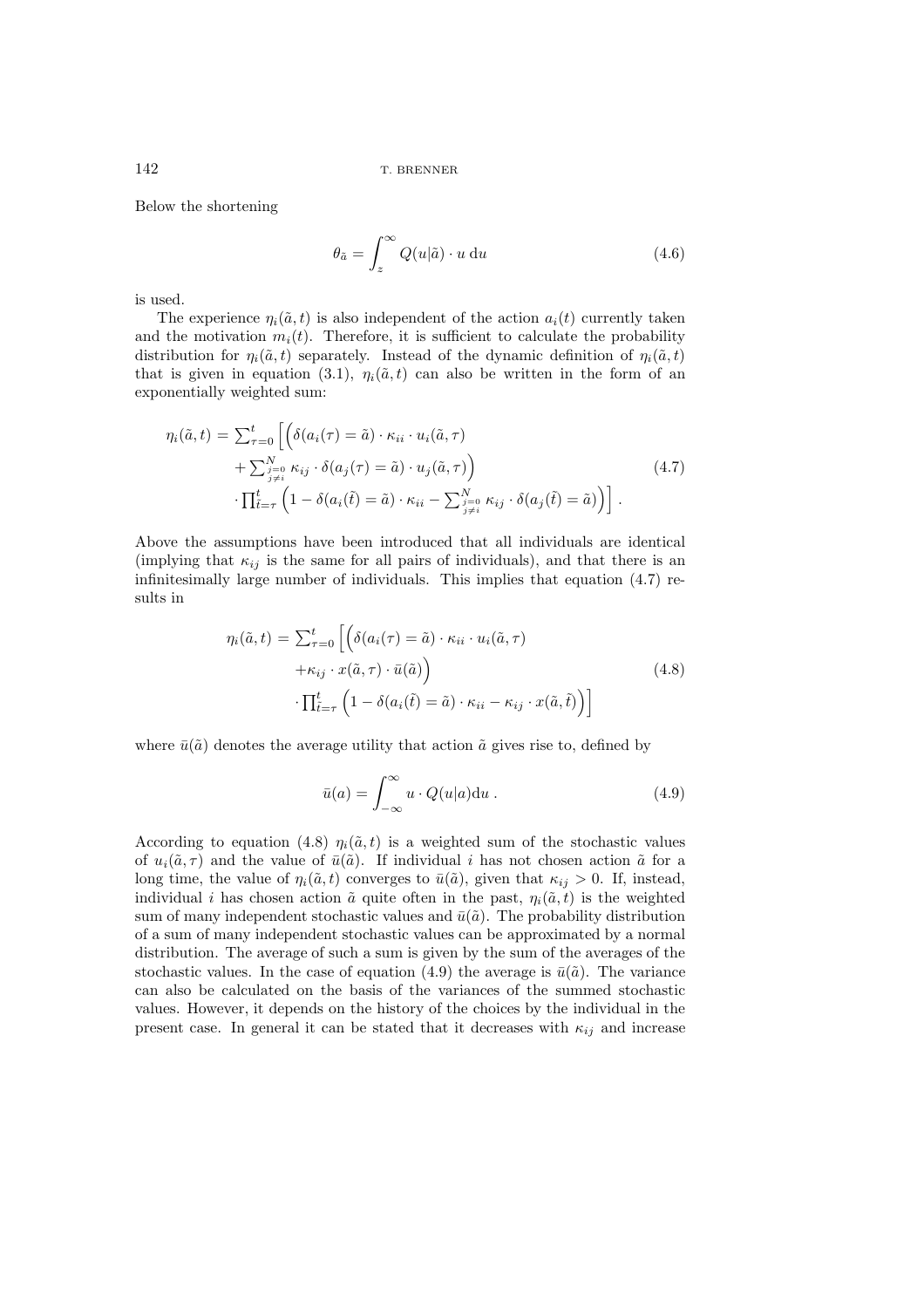with  $\kappa_{ii}$  and is proportional to the variance

$$
\sigma_u(\tilde{a}) = \int_{-\infty}^{\infty} (u - \bar{u}(\tilde{a}))^2 \cdot Q(u|\tilde{a}) \mathrm{d}u \,. \tag{4.10}
$$

A new parameter  $\kappa$  is defined such that the variance of  $\eta_i(\tilde{a})$  is given by  $\sigma_{\eta}(\tilde{a}) =$  $\kappa \cdot \sigma_u(\tilde{a})$ . Then, the probability distribution  $W(\eta|\tilde{a})$  for the values of  $\eta_i(\tilde{a}, t)$  can be approximated by a normal distribution  $N(\bar{u}(\tilde{a}), \sigma_{\eta}(\tilde{a}))$ .

Finally, the motivation  $m_i(t)$  has to be analysed. Its value depends directly on the utility  $u_i(a, t)$  that is obtained by individual i. The respective probability distribution is given by

$$
R(m|a) = \begin{cases} Q(z - m|a) & \text{if } m > 0 \\ \int_z^{\infty} Q(u|a) \, \text{d}u & \text{if } m = 0 \\ 0 & \text{if } m < 0 \end{cases}
$$
 (4.11)

The average transition probability  $r(a \rightarrow \tilde{a}, t)$  is given by

$$
r(a \to \tilde{a}, t) = \int_{-\infty}^{\infty} \int_{-\infty}^{\infty} m \cdot \exp\left[\zeta \eta\right] \cdot \left[\nu_V + \nu_I \cdot \theta_{\tilde{a}} \cdot x(\tilde{a}, t)\right] \cdot W(\eta|\tilde{a}) \cdot R(m|a) d\eta d\mathfrak{m}.
$$
\n(4.12)

The following two abbreviations are introduced:

$$
\mu_a = \int_{-\infty}^{z} Q(u|a) \cdot (z - u) \, \mathrm{d}u \tag{4.13}
$$

and

$$
n_{\tilde{a}} = \int_{-\infty}^{\infty} \exp\left[\zeta \eta\right] \cdot \frac{1}{\sqrt{\pi \cdot \sigma_u(\tilde{a})}} \cdot \exp\left[-\frac{(\eta - \bar{u}(\tilde{a}))^2}{\kappa \cdot \sigma_u(\tilde{a})}\right] d\eta
$$
  
= 
$$
\exp\left[\zeta \cdot \bar{u}(\tilde{a}) + \frac{1}{2}\kappa \cdot \zeta^2 \cdot \sigma_u(\tilde{a})\right]
$$
(4.14)

Using these abbreviations the transition probabilities are given by

$$
r(a \to \tilde{a}, t) = \mu_a \cdot n_{\tilde{a}} \cdot \left\{ \nu_V + \nu_I \cdot x(\tilde{a}, t) \cdot \theta_{\tilde{a}} \right\} \tag{4.15}
$$

Inserting (4.15) into equation (4.4) results in

$$
x(a, t+1) - x(a, t) = \sum_{\tilde{a}=1}^{A} \left[ \mu_{\tilde{a}} \cdot n_a \cdot \left[ \nu_V + \nu_I \cdot x(a, t) \cdot \theta_a \right] \cdot x(\tilde{a}, t) - \mu_a \cdot n_{\tilde{a}} \cdot \left[ \nu_V + \nu_I \cdot x(\tilde{a}, t) \cdot \theta_{\tilde{a}} \right] \cdot x(a, t) \right].
$$
\n(4.16)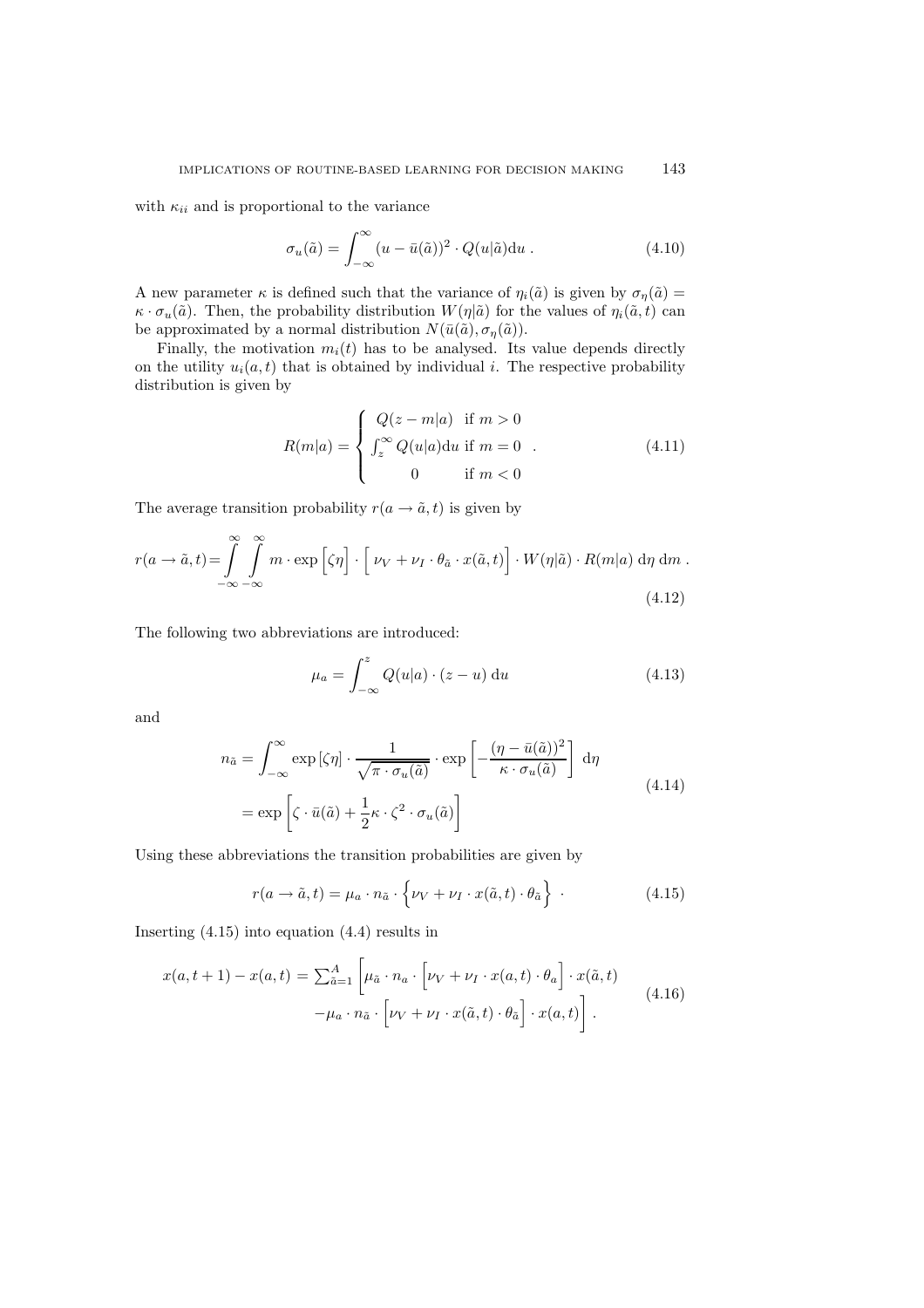Equation (4.16) now represents a closed system of equations that describes the dynamics of behaviour on the population level. The aim of this mathematical analysis is to identify the behaviour to which routine-based learning converges. This means that the attractors of the dynamic system (4.16) have to be identified. This results in the following:

**Theorem 1.** Let  $\nu_V > 0$  and  $\mu_a > 0$  for all a. Then, the dynamical system that *is defined by equation (4.16) has one unique stable state to which it converges independent of the initial state. This stable state is given by*

$$
x_{st}(a) = \frac{\nu_V \cdot n_a}{\mu_a \cdot \left(C - \frac{\nu_I \cdot n_a \cdot \theta_a}{\mu_a}\right)}
$$
(4.17)

where *C* is determined by  $\sum_{a=1}^{A} x_{st}(a) = 1$ .

The proof of Theorem 1 is given in the appendix.

## 5. Implication of routine-based learning for decision **MAKING**

With the help of Theorem 1 it is possible to address the basic question of this paper: whether routine-based learning leads to utility maximising behaviour and if not, how it deviates from it.

To this end, it has to be first discussed what utility maximising behaviour means in the situation that is studied here. For each outcome a cardinal utility value has been defined. However, outcomes are random events and choosing one action means facing a probability distribution over outcomes and therefore utility values. Utility maximisation implies that all individuals choose always the same action, the action with the highest expected utility (the case of a few actions with exactly the same expected utility is neglected here). This action is the same for all individuals because they are assumed to be identical here. Therefore, utility maximisation implies in general that  $x_{st}(a)$  should be one for one action and zero for all other actions.

The stable state (4.17) of the learning process contradicts this implication if  $\nu_V > 0$  and  $\mu_a > 0$  for all a. According to equation (4.17) each of the actions is taken with a certain probability within the population. There is no elimination of behaviours as long as not either  $\nu_V = 0$  or  $\mu_a = 0$  for at least one action a. Therefore, routine-based learning, as it is modelled here, does not converge to utility maximising behaviour as long as  $\nu_V > 0$  and  $m_0 > 0$ .

 $\nu_V = 0$  means that changes of behaviour appear only due to imitation processes. Such an assumption seems not to be realistic because it excludes any kind of variation, including variation that is motivated by the dissatisfaction. This would imply that behaviour is only changed due to imitation processes. However,  $\mu_a$  might equal zero for some actions if  $m_0 = 0$  holds.  $m_0 = 0$  excludes the exploration of alternative actions. Some models in the literature assume a basic rate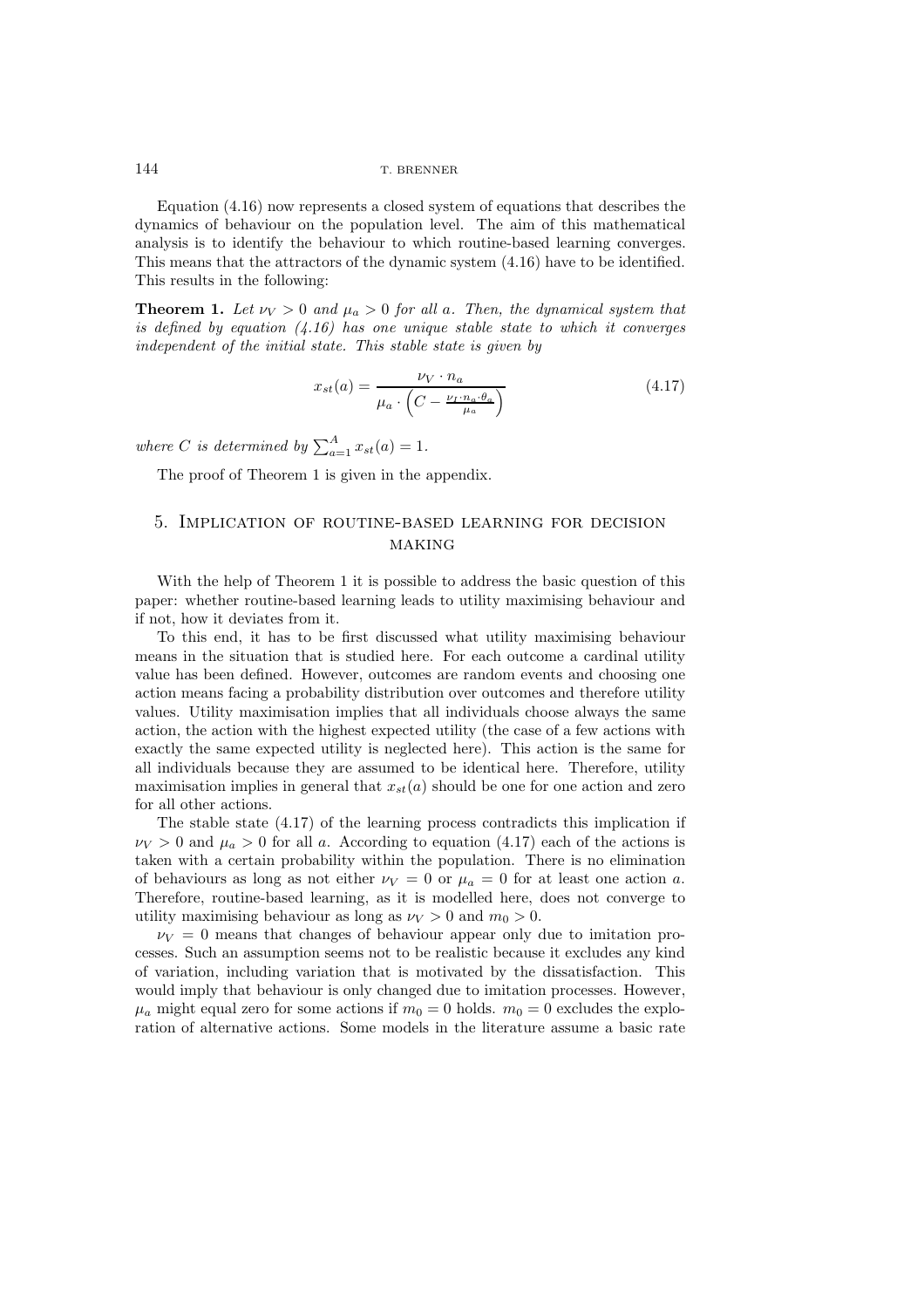of exploration that vanishes with time. In favour of such an approach it can be argued that the more experience individuals have collected about their possible actions, the more they tend to exploit this knowledge instead of investigating in further exploration. In favour of a constant value of  $m_0$  it can be argued that we live in a world that changes permanently, so that a basic rate of exploration is an innate feature of human beings.

If, however, the basic rate of exploration  $m_0$  vanishes, behaviours might disappear. One additional condition is required for such a disappearance of behaviours: There have to exist actions that always lead to satisficing outcomes, meaning that  $\exists a: Q(u|a)=0 \ \forall u \lt z$ . If at least one such action exists,  $\mu_a=0$  holds for this action. As a consequence, equation (4.17) does not hold for this action. Instead, a situation in which all individuals take this action is an absorbing state, meaning that once such a state is reached, there will be no further changes of behaviour. Any state in which all individuals choose the same action and this action leads always to satisficing outcomes, constitutes such an absorbing state. No other absorbing states exist, so that the learning process ends in one of these states. However, the learning process might converge to any behaviour that always leads to satisficing outcomes. Such lock-ins might, therefore, hinder the learning process from converging to the utility maximising behaviour. It is only guaranteed that all actions that cause at least sometimes dissatisfying outcomes are eliminated. However, the utility maximising action might be eliminated as well.

The results can be summed up as follows:

**Result 1.** *Routine-based learning, as it is modelled here, does in general not converge to utility maximising behaviour. Variation leads to stochastic behaviour and saves actions from being eliminated, while pure imitation or imitation combined with satisficing might by chance eliminate the utility maximising behaviour.*

**Remark.** Variation in general causes an eventual choice of alternatives that have become extinct or have not been chosen before. Hence, it prevents actions from being eliminated. However, if variation is restricted to those actions that have led to satisfactory outcomes in the past or not been taken before, actions might be eliminated. In contrast, imitation causes individuals to behave conformly. Without the process of variation, no new actions are chosen, while eventually actions are eliminated from the repertoire of the population. In an infinitely large population this elimination might lead to utility maximising behaviour because elimination occurs according to the laws of imitation (see *e.g.* the analysis in Schlag, 1998). If the population is finite and the imitation process is stochastic, actions are eliminated by chance and the utility maximising behaviour might disappear. Satisficing causes individuals to stop changing their behaviour. Hence, utility maximising might not be reached.

This leads to the question of whether the utility maximising behaviour is at least the most frequent action. The frequency of an action  $a$  depends on the values  $\mu_a$ ,  $n_a$  and  $\theta_a$ . While  $n_a$  and  $\theta_a$  increase this frequency,  $\mu_a$  decreases it. Equations (4.6), (4.13) and (4.14) reveal the following characteristics of the values:

First, the following definition is helpful to compare actions.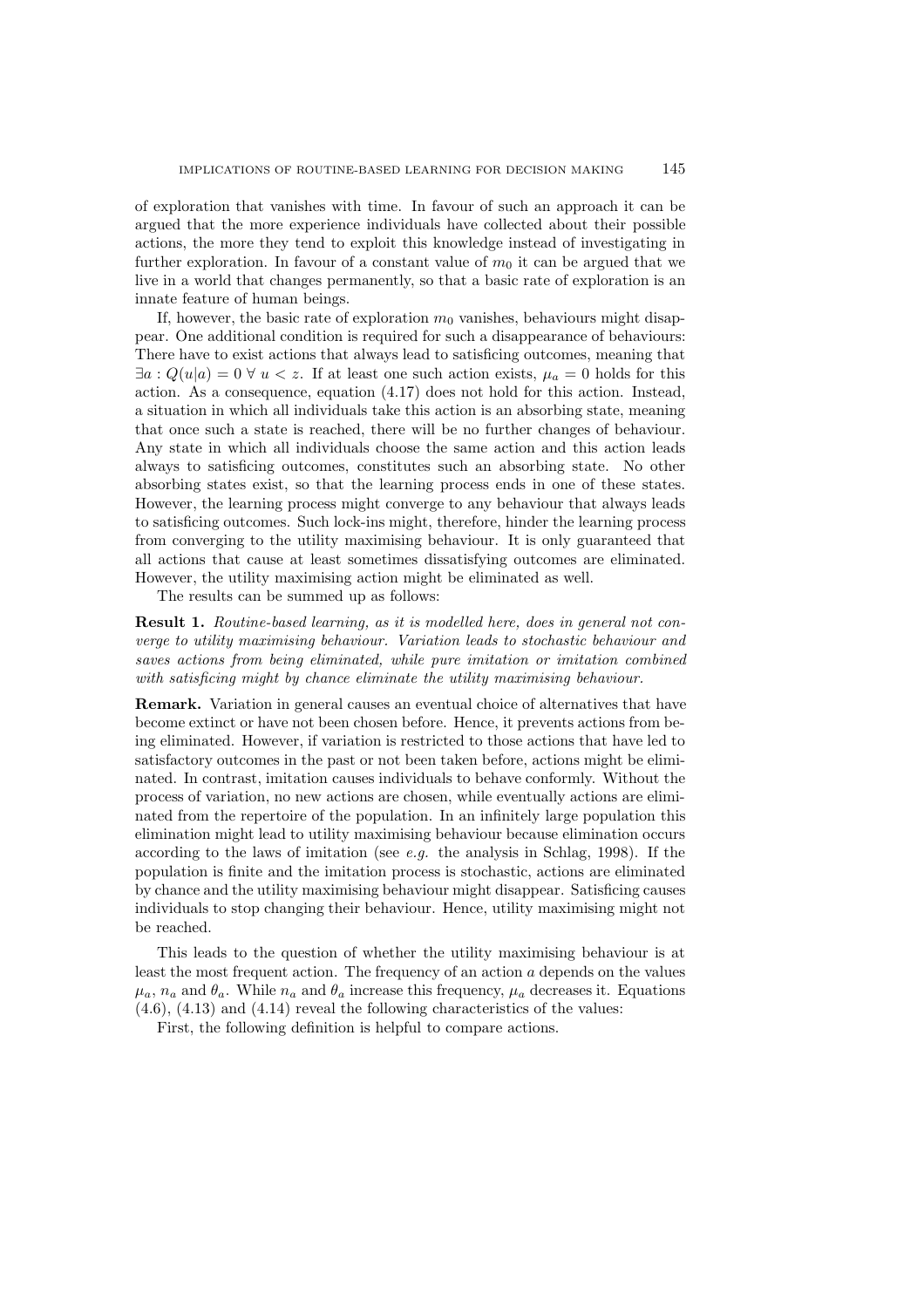**Definition 1.** An action  $\alpha$  is said to dominate action  $\tilde{\alpha}$  if and only if

$$
\int_{v}^{\infty} Q(u|a) \mathrm{d}u \ge \int_{v}^{\infty} Q(u|\tilde{a}) \mathrm{d}u \qquad \forall v \tag{5.1}
$$

and  $\exists v : \int_v^{\infty} Q(u|a)du > \int_v^{\infty} Q(u|\tilde{a})du$ .

Using Definition 1, the characteristics of the functions  $\mu_a$ ,  $n_a$  and  $\theta_a$  imply that an action that dominates another action is chosen more frequently in the long run. Thus, routine-based learning converges to a state in which dominating actions are chosen more frequently.

Second, an action that leads on average to a higher utility does not necessarily imply higher values  $n_a$  and  $\theta_a$  and a lower value  $\mu_a$ . The value of  $n_a$  depends on the average  $\bar{u}(a)$  and the variance  $\sigma_u(a)$  of the utility that action a gives rise to.  $\theta_a$  depends on the likelihood of the utility to be above the aspiration level z and the distribution of these values. Finally,  $\mu_a$  depends on the likelihood of the utility to be below the aspiration level  $z$  and the distribution of these values.

Nevertheless, the values of  $\mu_a$ ,  $n_a$  and  $\theta_a$  are completely determined by the probability distribution  $Q(u|a)$ . Therefore, we might ask whether an imaginary utility function  $\tilde{u}(a)$  could be defined such that the learning model is consistent with optimising behaviour given this utility function. Such an imaginary utility function cannot be found, because the introduction of new alternative actions or the elimination of possible actions might change the relative impact of the variation and the imitation processes (due to a change of  $C$ ) and might therefore change the ordering of actions. This does not happen if one action causes higher values of  $n_a$  and  $\theta_a$  and a lower value of  $\mu_a$ , but if variation and imitation processes lead to different rankings, the ordering might depend on the number and characteristics of alternative actions.

**Result 2.** *According to routine-based learning, dominating actions are chosen more frequently in the long run. However, actions with a higher expected utility are not necessarily chosen more frequently and no utility function can be formulated – dependent on the probability distribution* Q(u|a) *– that would allow to deduce the frequency of each action from this function.*

**Remark.** The action with the highest expected utility is not necessarily chosen most often because the imitation and the satisficing processes depend not only on the expected utility but also on the distribution of the utility that is caused by an action. Schlag (1998) already found that imitation leads to utility maximisation only if it has a certain structure (probability of imitation linear in the outcome). For other forms of imitation, like the one used here, it deviates from utility maximising behaviour. Satisficing deviates in principle from utility maximising behaviour because it is only important whether the outcome is above or below the aspiration level. Especially how far an outcome is above the aspiration level does not have any impact on satisficing. Hence, the likelihood to choose an action depends on the distribution of the utility that it gives rise to and not only on the expected utility. However, one might expect that a new utility function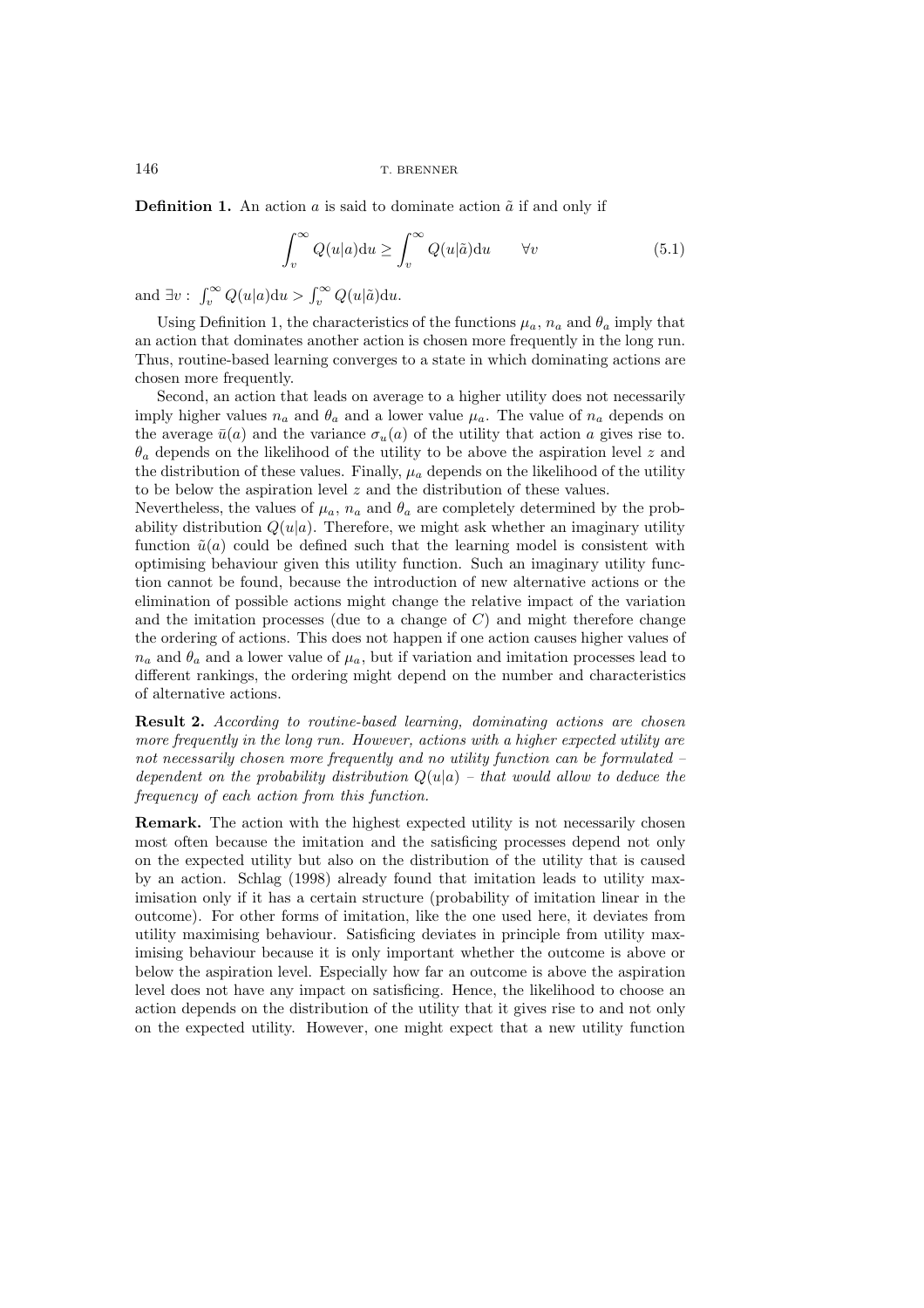could be defined dependent on this distribution such that individuals choose the action with the highest expected new utility most often. This is not possible because the likelihood to choose an action depends on the alternatives that exist. This is caused by the mixture of the processes variation, imitation and satisficing, that all lead to different relations between actions.

However, if each action leads always to the same utility  $u(a)$ , their frequencies are given by

$$
x_{st}(a) = \begin{cases} \frac{\nu_V \cdot \exp[\zeta \cdot u(a)]}{m_0 \cdot C - \nu_I \cdot (u(a) - z) \cdot \exp[\zeta \cdot u(a)]} & \text{if } u(a) > z \\ \frac{\nu_V \cdot \exp[\zeta \cdot u(a)]}{C \cdot (z - u(a) + m_0)} & \text{if } u(a) \le z \end{cases}
$$
(5.2)

In this case the action that gives rise to the highest utility is chosen most frequently.

Besides the question of which action is chosen most frequently, the question of how much the frequency varies between the actions is of interest. Does the routinebased learning process lead to a nearly equally frequent choice of all actions or is one action chosen with a probability of almost one? The relation between the frequencies of different actions is called the concentration of choice here. Of course, this concentration depends on the difference in the outcomes of the actions, meaning here the values of  $\mu_a$ ,  $n_a$  and  $\theta_a$ . However, it also depends on the parameters  $\zeta$ ,  $\nu_V, \nu_I$  and  $m_0$ . This latter dependence is studied here. To this end, the frequencies of two actions  $a$  and  $\tilde{a}$  are compared:

$$
\frac{x_{st}(a)}{x_{st}(\tilde{a})} = \frac{n_a \cdot [\mu_{\tilde{a}} \cdot C - \nu_I \cdot n_{\tilde{a}} \cdot \theta_{\tilde{a}}]}{n_{\tilde{a}} \cdot [\mu_a \cdot C - \nu_I \cdot n_a \cdot \theta_{\tilde{a}}]} \tag{5.3}
$$

It results that a change of  $\nu_I$  which determines the likelihood of imitations does not influence the concentration of choice. As long as  $\nu_I$  does not become zero it does not change  $x_{st}(a)$  since each change of  $\nu_I$  leads to a respective change of C (in order to satisfy the normation condition).

Although  $\nu_V$  does not appear in equation (5.3), a change of  $\nu_V$  influences the concentration of choice. An increase of  $\nu_V$  leads to a respective increase of C due to the normation condition. As a consequence, the influence of  $\mu_a$  on the frequency of action  $a$  is increased. In general it can be assumed that actions that are chosen more frequently are characterised by a higher value of  $\mu_a$ , because the values  $\mu_a$ ,  $\theta_a$  and  $n_a$  are strongly correlated (compare their definitions in equations (4.6),  $(4.13)$  and  $(4.14)$ ). Thus, an increase of  $\nu<sub>V</sub>$  leads in general to an increase of the concentration of choice.

The basic rate of variation  $m_0$  which is due to the basic desire for novelty and exploration, has a similar impact, although in the opposite direction. If  $m_0$ increases, C has to decrease to satisfy the normation condition. Hence, an increase of  $m_0$  lowers in general the concentration of choice. However, both effects are not very strong.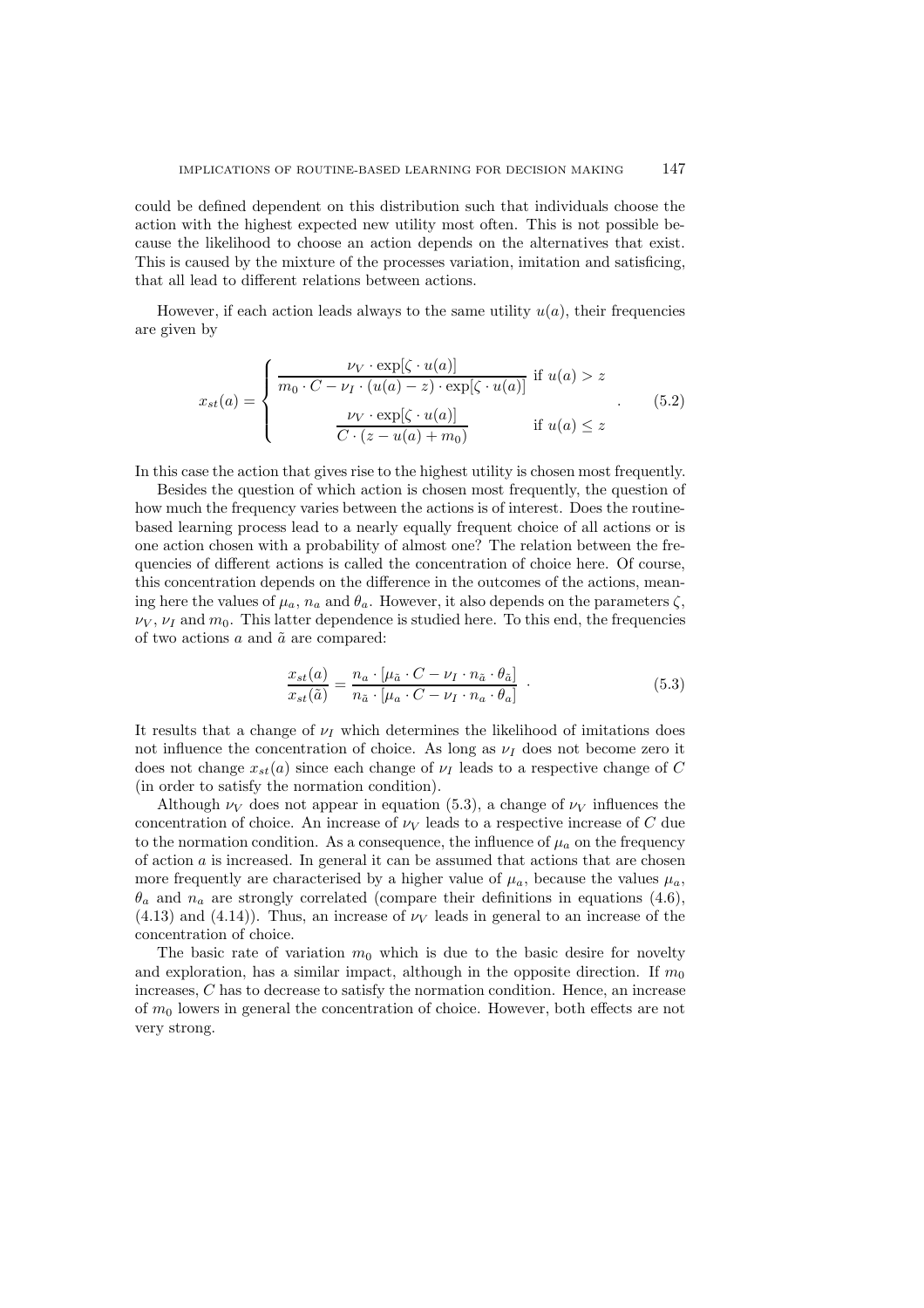A much stronger effect is caused by a variation of  $\zeta$ . An increase of  $\zeta$  has an exponential effect on the values of  $n_a$ . Again, in general those actions that are more frequently chosen are the actions with a higher value of  $n_a$ . Thus, an increase of  $\zeta$  will increase the concentration of choice strongly. In addition, the impact of  $n_a$ , meaning the collected experience, on the decision making increases. If  $\zeta$  is very high, the action with the highest value of  $n_a$  is chosen with a probability of almost one. However, it is interesting that at the same time  $n_a$  is more and more determined by the variance  $\sigma_u(a)$  of the utility that action a gives rise to. In general it seems that an increase of the influence of past experience should move decision making towards utility maximisation. If the utility of an action does not vary, meaning  $\sigma_u(a) = 0$ , this is the case. For  $\zeta \to \infty$  the action with the highest average utility  $\bar{u}(a)$  is chosen with probability one, if  $\sigma_u(a) = 0$  holds for all actions a. However, if  $\sigma_u(a) > 0$  for several actions a, the individuals tend to choose only those actions that lead occasionally to the highest utility. This effect is somewhat eliminated by a decrease of  $\kappa$  which is reached by either increasing the amount of information that is exchanged in the population or by larger memories of the individuals (smaller value of  $\kappa_{ii}$ ). This can be summed up as follows.

**Result 3.** *The likelihood of imitation*  $ν<sub>I</sub>$  *has no impact on the concentration of choice, while the likelihood of variation*  $ν<sub>V</sub>$  *increases this concentration in favour of those actions that are less dissatisfying. A high basic rate of variation*  $m_0$  *decreases in general the concentration of choice, while a high influence of experience* ζ *leads to a nearly exclusive choice of the action with the highest value of*  $n_a$ . In the *case of a strong exchange of information in the population, a huge memory of the individuals, or diminishing variations in the utility of actions this almost leads to utility maximisation.*

**Remark.** The impacts of  $\nu_I$  and  $\nu_V$  seem to depend on the specific choice of the model. In contrary, the effect that a high basic rate of variation decreases the concentration of choice is obvious. Similarly, decision making according to the average experience in the past generally leads to myopic utility maximising, as it has been already found for reinforcement learning (see Börgers and Sarin, 1997) and melioration learning (see Brenner and Witt, 1997).

### 6. Conclusions

In the recent economic literature the question of whether learning processes converge to utility maximisation has been frequently addressed. Various learning models have been studied. Each of the models is characterised by one or two fundamental mechanisms of learning. The model that has been proposed and studied above combines four of these mechanisms: variation, satisficing, imitation and the collection of experiences. Therefore, it is able to give a more comprehensive picture of the implications of learning for decision making. Three main results are obtained.

First, a learning process that includes variation does not converge to a choice of one action by all individuals. If, instead, only satisficing, imitation and the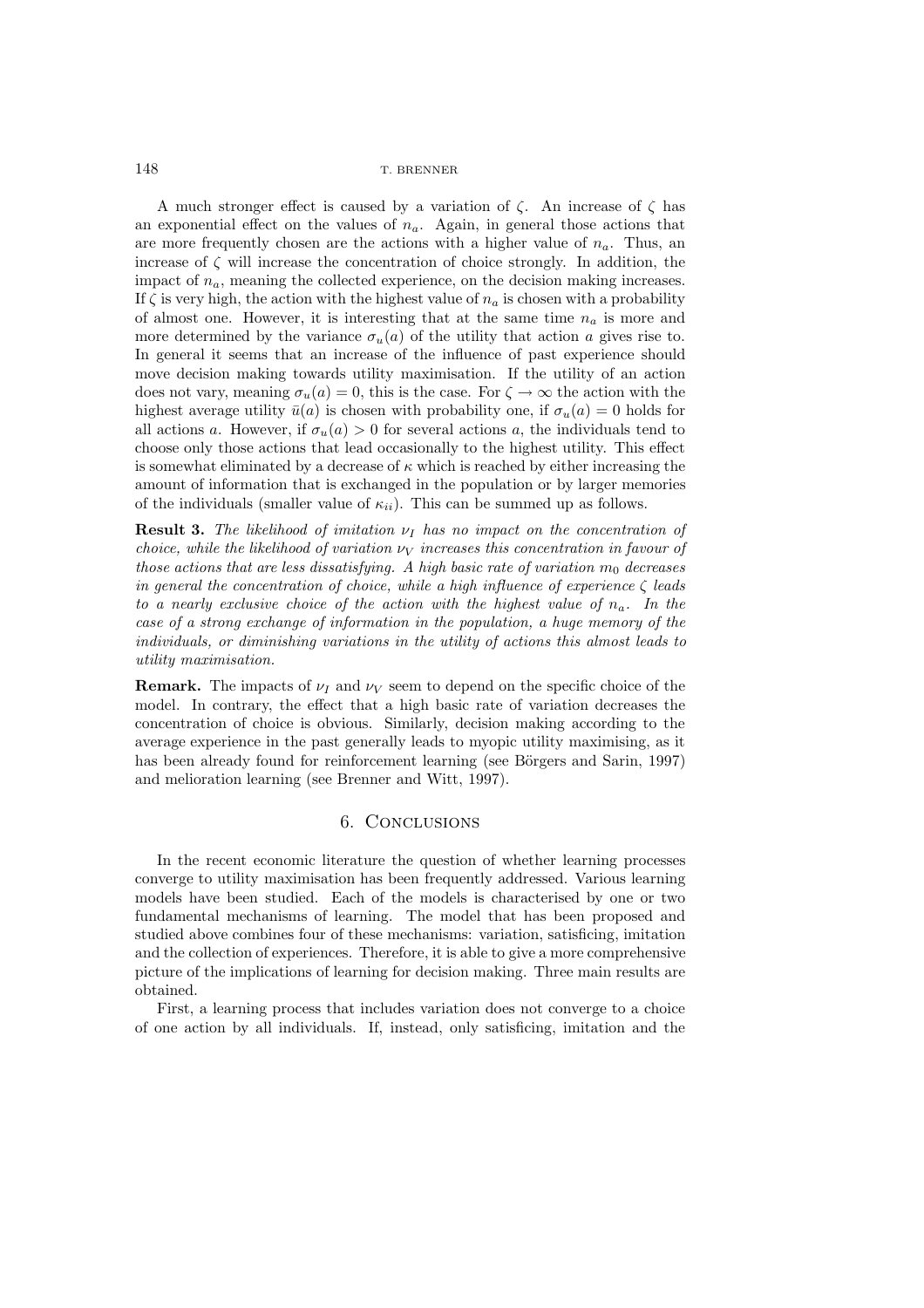collection of experiences play a role, the behaviour might lock-in with all individuals showing the same behaviour that might be not optimal. A certain amount of variation seems therefore to be helpful.

Second, the distribution of behaviour in the population that results from learning cannot be described by a utility function. Even if stochastic decision making is assumed, like in the logit model (see Mc Fadden, 1984), so that the utility assigned to each action has only to represent its frequency in comparison with the frequency of other action, no utility function can be found that remains constant if the set of possible actions changes. Nevertheless, dominating actions are always chosen more frequently.

Third, the concentration of choice increases in general with an increase of  $\nu_V$ and  $\zeta$  and a decrease of  $m_0$ . If  $\zeta$  becomes very high, the variation in decision making vanishes. However, the action that is almost surely chosen in this case is not necessarily the one that gives rise to the highest expected utility. Occasional high utilities become very important in this case if the individuals are not able to consider a large amount of information for their decision making. Therefore, expected utility maximisation seems to be a good approximation for routine-based learning only if learning is dominated by the collection of experiences and either the individuals are able to collect a huge amount of information due to communication or a large memory, or the variances in the utilities of each action are very small.

Hence, some conditions for the application of the concept of utility maximisation have been given here and the directions of the deviation from this concept have been discussed for the case that these conditions are not given. The study has been restricted to routine-based learning. Non-cognitive learning has been studied in the literature. What remains to be done to complete the picture is to analyse the implications of associative learning. However, before this can be done, more knowledge about the mechanisms that lead to the change of mental models has to be acquired and the modelling of these mechanisms has to be improved.

## **APPENDIX**

*Proof of Theorem 1.* The proof proceeds as follows. First, it is proved that every stationary state has to satisfy equation (4.17). Second, it is proved that this stationary state is unique. Finally, its stability is proved.

Inserting the condition for the stationarity of a state,  $x(a, t + 1) = x(a, t)$  into equation (4.16) this equation can be transformed into

$$
\frac{\nu_V \cdot n_a + \nu_I \cdot n_a \cdot \theta_a \cdot x_{st}(a)}{\mu_a \cdot x_{st}(a)} = \frac{\nu_V \cdot n_{\tilde{a}} + \nu_I \cdot \sum_{\tilde{a}=1}^A [n_{\tilde{a}} \cdot \theta_{\tilde{a}} \cdot x_{st}(\tilde{a})]}{\sum_{\tilde{a}=1}^A [\mu_{\tilde{a}} \cdot x_{st}(\tilde{a})]}.
$$
 (A.1)

The right-hand side of this equation is the same for all actions a. Thus, it can be replaced by a constant  $C$  which is determined by the normation condition. Then, equation (A.1) and equation (4.17) state the same relation. Therefore, all stationary states have to satisfy equation (4.17).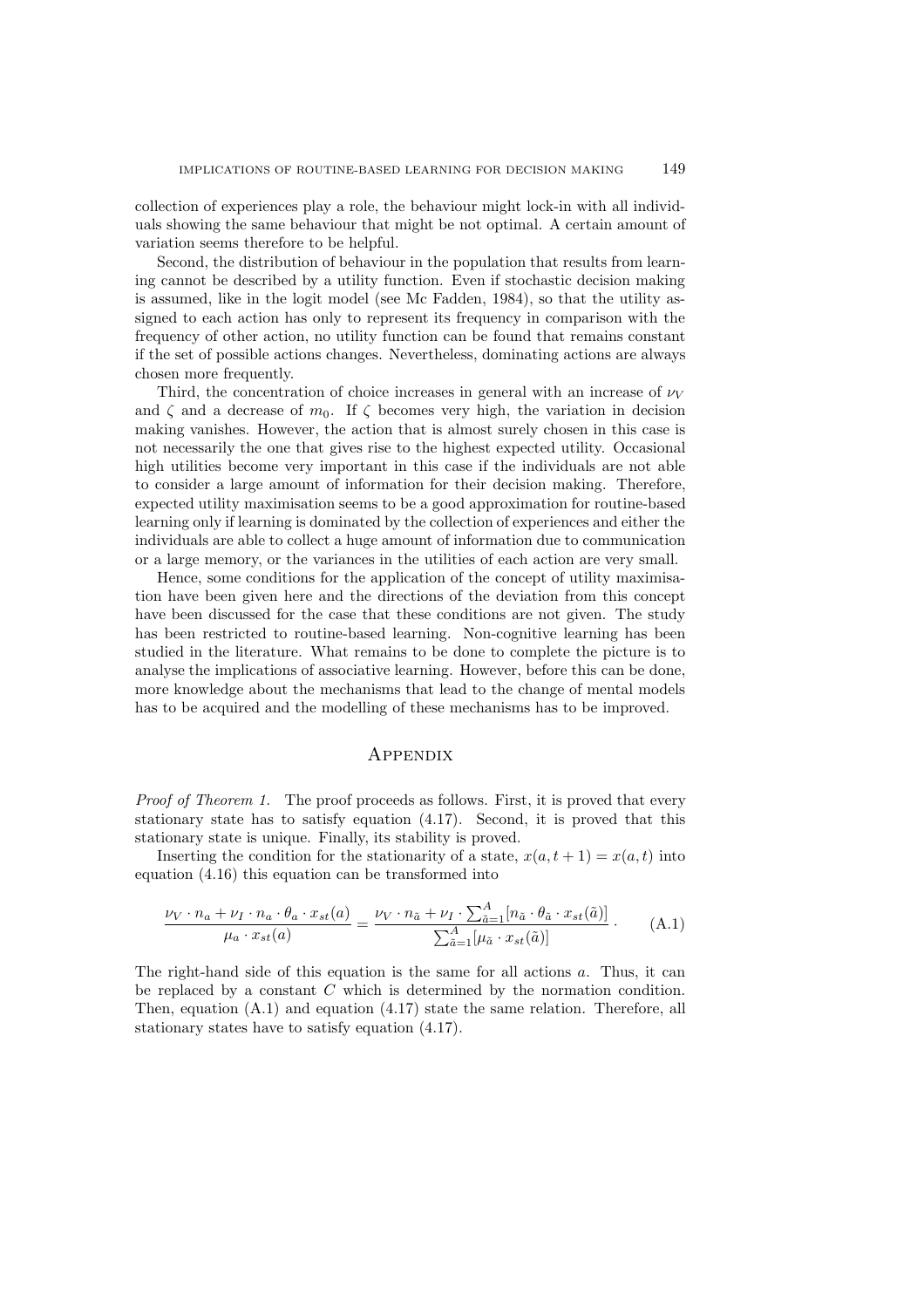For C chosen nearly equal to but larger than  $\max_a(\frac{\nu_I \cdot n_a \cdot \theta_a}{\mu_a})$  the sum  $\sum_{a=1}^{A} x_{st}(a)$  becomes infinitely large. For C infinitely large the sum equals zero. Furthermore,  $x_{st}(a)$  in (4.17) is a continuous function in C for  $C > \frac{\nu_I \cdot n_a \cdot \theta_a}{\mu_a}$ . Therefore,  $\sum_{a=1}^{A} x_{st}(a) = 1$  for one and only one value of C which is larger than  $\max_a(\frac{\nu_I \cdot n_a \cdot \theta_a}{\mu_a})$ . Thus, the solution is unique.

To investigate the stability of this solution, the Jabobi-matrix is calculated. This results in

$$
\mathbf{J}_{ab} = \begin{cases} -\sum_{\tilde{a}=1(\neq a)}^A g_{\tilde{a}a} \text{ for } b = a \\ g_{ab} \qquad \text{for } b \neq a \end{cases}
$$
 (A.2)

where

$$
g_{ab} = \nu_V \cdot n_b \cdot \mu_a \cdot \frac{x_{st}(a)}{x_{st}(b)} > 0.
$$
 (A.3)

The proof that the eigenvalues of **J** are all negative except of one which is zero, is done be contradiction. Let me assume that one eigenvalue  $\lambda_1$  is positive. For this eigenvalue the following equation has to be satisfied by some eigenvector **v**1:

$$
\mathbf{L} \cdot \mathbf{v}_1 = 0 \tag{A.4}
$$

The matrix **L** is given by

$$
\mathbf{L}_{ab} = \begin{cases}\n-\sum_{\tilde{a}=1 (\neq a)}^{A} g_{\tilde{a}a} - \lambda_1 & \text{for } b = a \\
g_{ab} & \text{for } b \neq a\n\end{cases} (A.5)
$$

This matrix has the following characteristics. All diagonal elements are negative, while all non-diagonal elements are positive. In each column the absolute value of the negative diagonal element is larger than the sum of all positive non-diagonal elements. Equation (A.4) has a solution if the rows in matrix **L** are linearly dependent. This means that factors  $f_i$  ( $f_i \neq 0$  for at least one of them) can be found such that  $\sum_{i=1}^{A} f_i \cdot L_{ij} = 0$  for all j. Let me assumed that such set of factors has been found. If none of the factors is greater than zero, they are all multiplied has been found. If none of the factors is greater than zero, they are all multiplied by  $-1$  (they still satisfy the condition). Then, the highest value  $f_h$  is identified.  $f_h > 0$  holds. It results that  $\sum_{i=1}^A f_i \cdot L_{ih} < 0$  since  $-L_{hh} > \sum_{i=1,\neq j}^A L_{ih}$  and  $f_h \ge f_i$  for all i. This contradicts  $\sum_{i=1}^A f_i \cdot L_{ij} = 0$ . Thus, no set  $f_i$  is found to satisfy  $\sum_{i=1}^{A} f_i \cdot L_{ij} = 0$  and, therefore, the rows of **L** are linearly independent.<br>Thus no ejempendent  $\lambda > 0$  evists Thus, no eigenvalue with  $\lambda > 0$  exists.

Acknowledgements. I thank Drew Fudenberg, Ulrich Witt, Armin Haas, and Helmar Abele for stimulating discussions and helpful comments.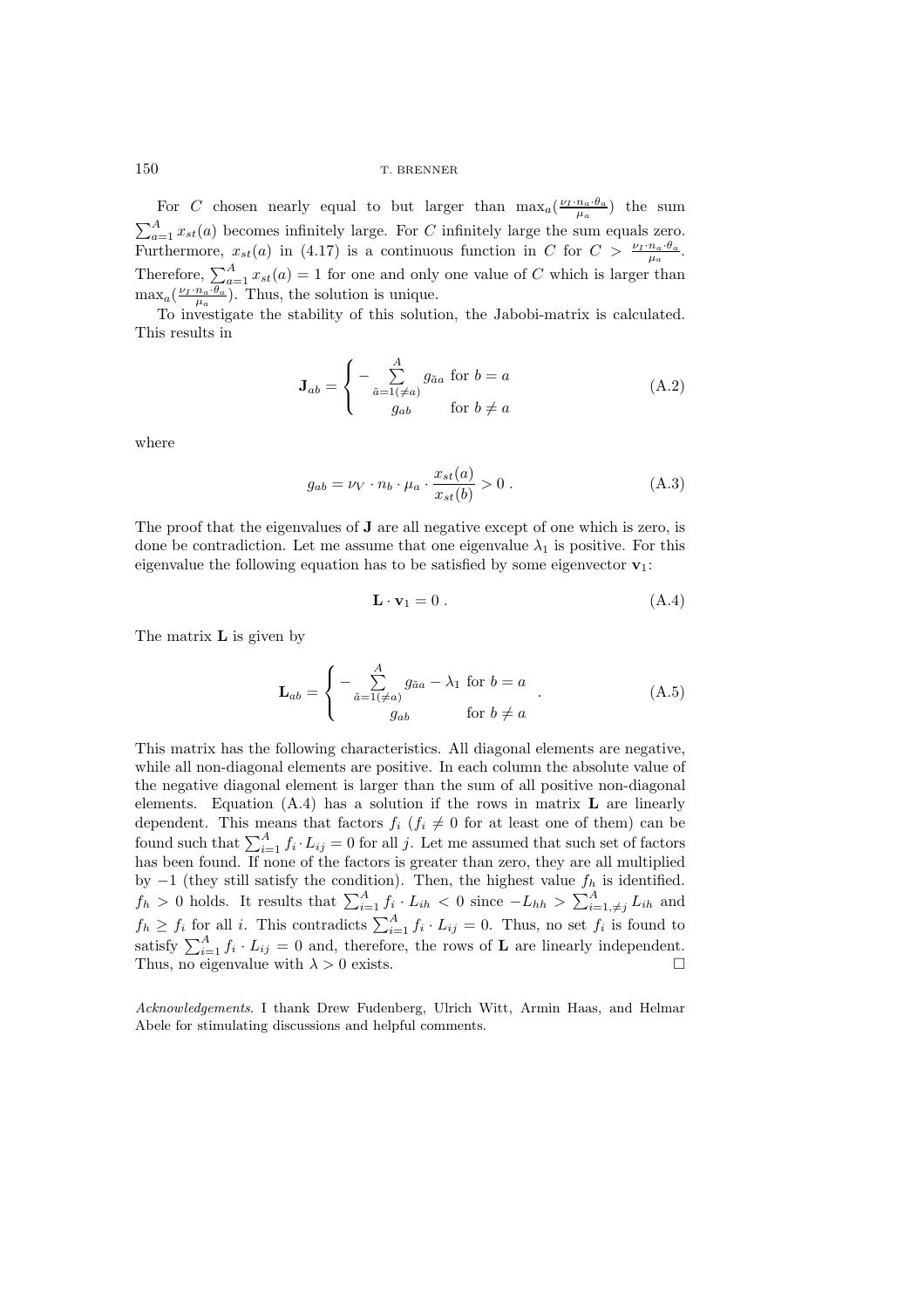#### **REFERENCES**

Bandura A. (1979) Sozial-kognitive Lerntheorie. Stuttgart: Klett-Cotta.

- Binmore K. and Samuelson L. (1994) Muddling Through: Noisy Equilibrium Selection. Discussion Paper No. B-275, Sonderforschungsbereich 303, Bonn.
- Börgers T. (1996) On the Relevance of Learning and Evolution to Economic Theory. The Economic Journal **106**, 1374–1385.
- Börgers T. and Sarin R. (1996) Naive Reinforcement Learning With Endogenous Aspirations. mimeo, University College London.
- Börgers T. and Sarin R. (1997) Learning Through Reinforcement and Replicator Dynamics. J. Econ.Theory **77**, 1–16.
- Brenner T. (1997) Decision Making and the Exchange of Information. In: F. Schweitzer, ed., Self-Organization of Complex Structures: From Individual to Collective Dynamics, Vol. II, pp. 379–392. London: Gordon and Breach.
- Brenner T. (1999) Modelling Learning in Economics. Cheltenham: Edgar Elgar.
- Brenner T. and Witt U. (1997) Frequency-Dependent Pay-offs, Replicator Dynamics, and Learning Under the Matching Law. Papers on Economics and Evolution #9706, Max-Planck-Institute, Jena.
- Brown G.W. (1951) Iterative Solution of Games by Fictitious Play. In: Activity Analysis of Production and Allocation, pp. 374–376. New York: John Wiley and Sons.
- Bush R.R. and Mosteller F. (1955) Stochastic Models for Learning. New York: John Wiley and Sons.
- Camerer C. and Ho T.-H. (1999) Experience-Weighted Attraction Learning in Normal Form Games. Econometrica **67**, 827–874.
- Crawford V.P. (1995) Adaptive Dynamics in Coordination Games. Econometrica **63**, 103–143.
- Dawid H. (1997) Learning of Equilibria by a Population with Minimal Information. J. Econ. Behavior and Organization **32**, 1–18.
- Day R.H. (1967) Profits, Learning and the Convergence of Satisficing to Marginalism. Quarte. J. Econ. **81**, 302–311.
- Ellison G. (1993) Learning, Local Interaction, and Coordination. Econometrica **61**, 1047–1071.
- Erev I. and Roth A.E. (1998) Predicting How People Play Games: Reinforcement Learning in Experimental Games with Unique, Mixed Strategy Equilibria. Am. Econ. Rev. **88**, 848–881.
- Festinger L. (1942) A Theoretical Interpretation of Shifts in Level of Aspiration. Psycholo. Rev. **49**, 235–250.
- Gigerenzer G. and Goldstein D.G. (1996) Reasoning the Fast and Frugal Way: Models of Bounded Rationality. Psycholo. Rev. **103**, 650–669.
- Harrison G.W. (1994) Expected Utility Theory and the Experimentalists. Emp. Econ. **19**, 223– 253.
- Herrnstein R.J. and Prelec D. (1991) Melioration: A Theory of Distributed Choice. J. Econ. Perspectives **5**, 137–156.
- Kandori M., Mailath G.J. and Rob R. (1993) Learning, Mutation, and Long Run Equilibria in Games. Econometrica **61**, 29–56.
- Latan´e B. (1981) The Psychology of Social Impact. Am. Psychol. **36**, 343–356.
- Levine D.K. and Pesendorfer W. (2000) Evolution Through Imitation in a Single Population. mimeo, UCLA and Princeton.
- Mailath G.J. (1998) Do People Play Nash Equilibrium? Lessons From Evolutionary Game Theory. J. Econ. Lit. **36**, 1347–1374.
- Marcet A. and Sargent T.J. (1989) Convergence of Least Squares Learning Mechanisms in Self-Referential Linear Stochastic Models. J. Econ. Theory **48**, 337–368.